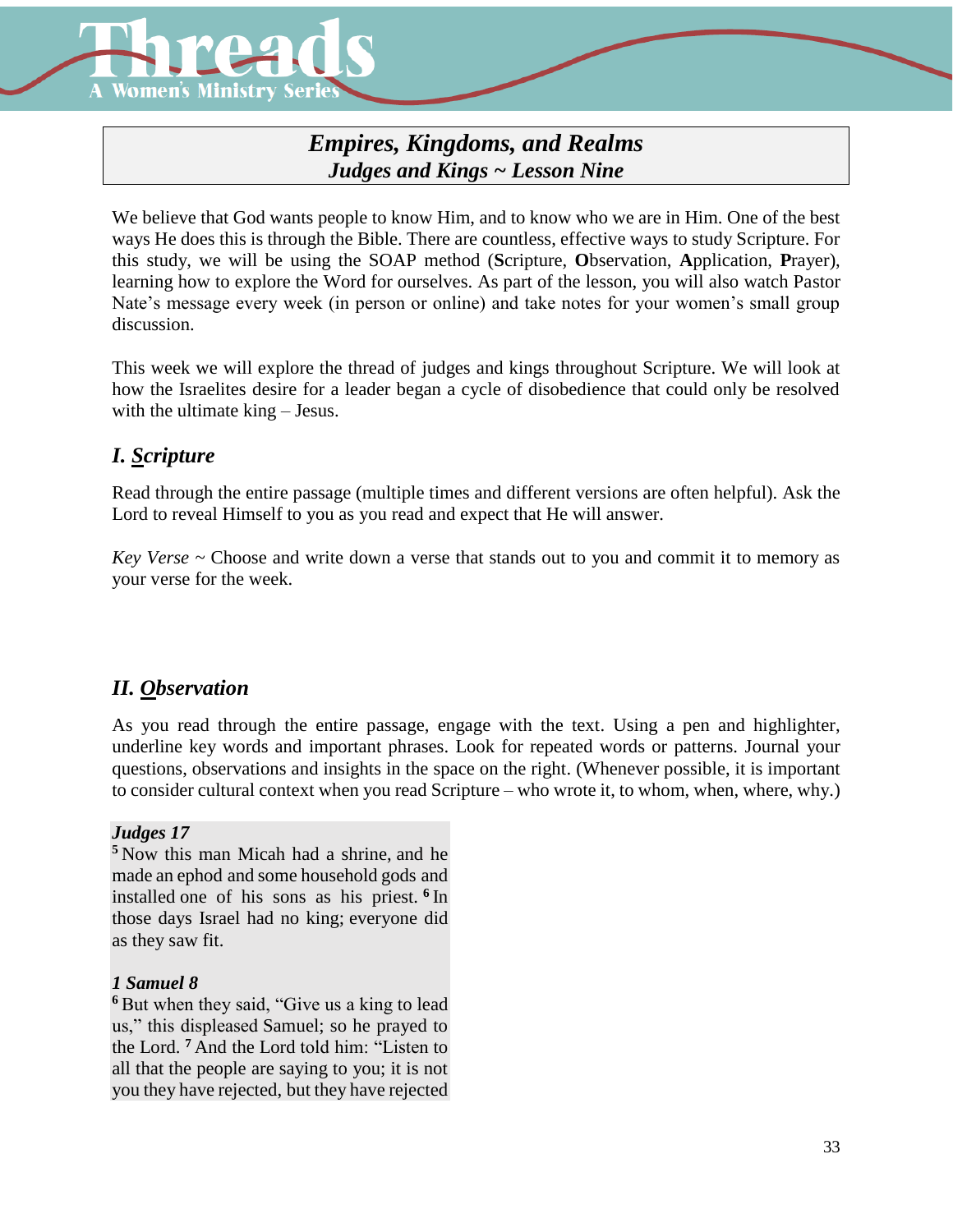me as their king. **<sup>8</sup>** As they have done from the day I brought them up out of Egypt until this day, forsaking me and serving other gods, so they are doing to you. **<sup>9</sup>** Now listen to them; but warn them solemnly and let them know what the king who will reign over them will claim as his rights."

**<sup>10</sup>** Samuel told all the words of the Lord to the people who were asking him for a king. **<sup>11</sup>** He said, "This is what the king who will reign over you will claim as his rights: He will take your sons and make them serve with his chariots and horses, and they will run in front of his chariots. **<sup>12</sup>** Some he will assign to be commanders of thousands and commanders of fifties, and others to plow his ground and reap his harvest, and still others to make weapons of war and equipment for his chariots.

### *2 Samuel 5*

All the tribes of Israel came to David at Hebron and said, "We are your own flesh and blood. **<sup>2</sup>** In the past, while Saul was king over us, you were the one who led Israel on their military campaigns. And the Lord said to you, 'You will shepherd my people Israel, and you will become their ruler."

**<sup>3</sup>** When all the elders of Israel had come to King David at Hebron, the king made a covenant with them at Hebron before the Lord, and they anointed David king over Israel.

## *Daniel 7*

**<sup>13</sup>** "In my vision at night I looked, and there before me was one like a son of man, coming with the clouds of heaven. He approached the Ancient of Days and was led into his presence. **<sup>14</sup>** He was given authority, glory and sovereign power; all nations and peoples of every language worshiped him. His dominion is an everlasting dominion that will not pass away, and his kingdom is one that will never be destroyed.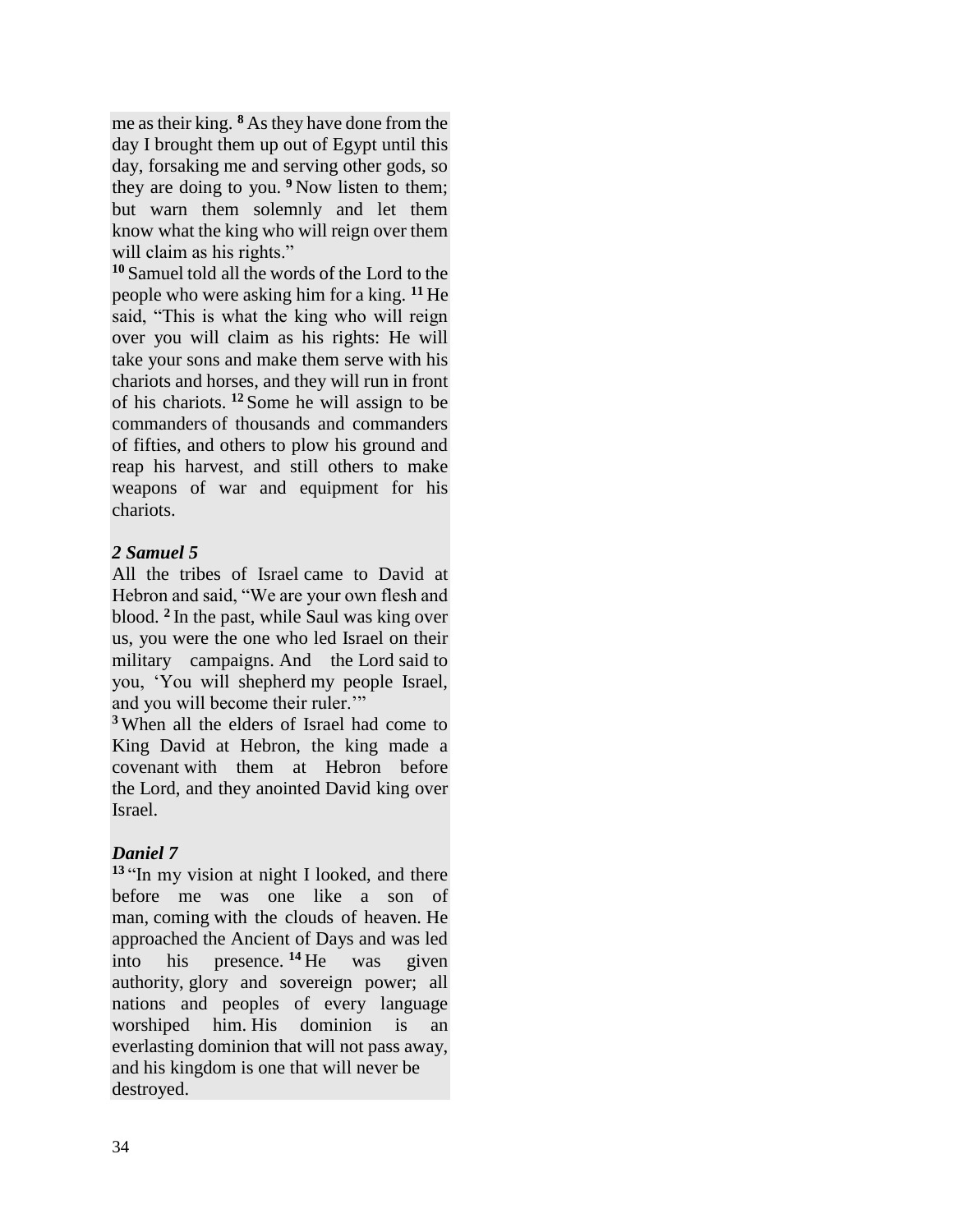#### *Ephesians 1*

**<sup>18</sup>** I pray that the eyes of your heart may be enlightened in order that you may know the hope to which he has called you, the riches of his glorious inheritance in his holy people, **<sup>19</sup>** and his incomparably great power for us who believe. That power is the same as the mighty strength **<sup>20</sup>** he exerted when he raised Christ from the dead and seated him at his right hand in the heavenly realms, **<sup>21</sup>** far above all rule and authority, power and dominion, and every name that is invoked, not only in the present age but also in the one to come. **<sup>22</sup>** And God placed all things under his feet and appointed him to be head over everything for the church, **<sup>23</sup>** which is his body, the fullness of him who fills everything in every way.

#### *Colossians 1*

 $15$  The Son is the image of the invisible God, the firstborn over all creation. <sup>16</sup> For in him all things were created: things in heaven and on earth, visible and invisible, whether thrones or powers or rulers or authorities; all things have been created through him and for him. <sup>17</sup> He is before all things, and in him all things hold together. <sup>18</sup> And he is the head of the body, the church; he is the beginning and the firstborn from among the dead, so that in everything he might have the supremacy. <sup>19</sup> For God was pleased to have all his fullness dwell in him, <sup>20</sup> and through him to reconcile to himself all things, whether things on earth or things in heaven, by making peace through his blood, shed on the cross.<sup>21</sup> Once you were alienated from God and were enemies in your minds because of your evil behavior.  $22$  But now he has reconciled you by Christ's physical body through death to present you holy in his sight, without blemish and free from accusation— $^{23}$  if you continue in your faith, established and firm, and do not move from the hope held out in the gospel.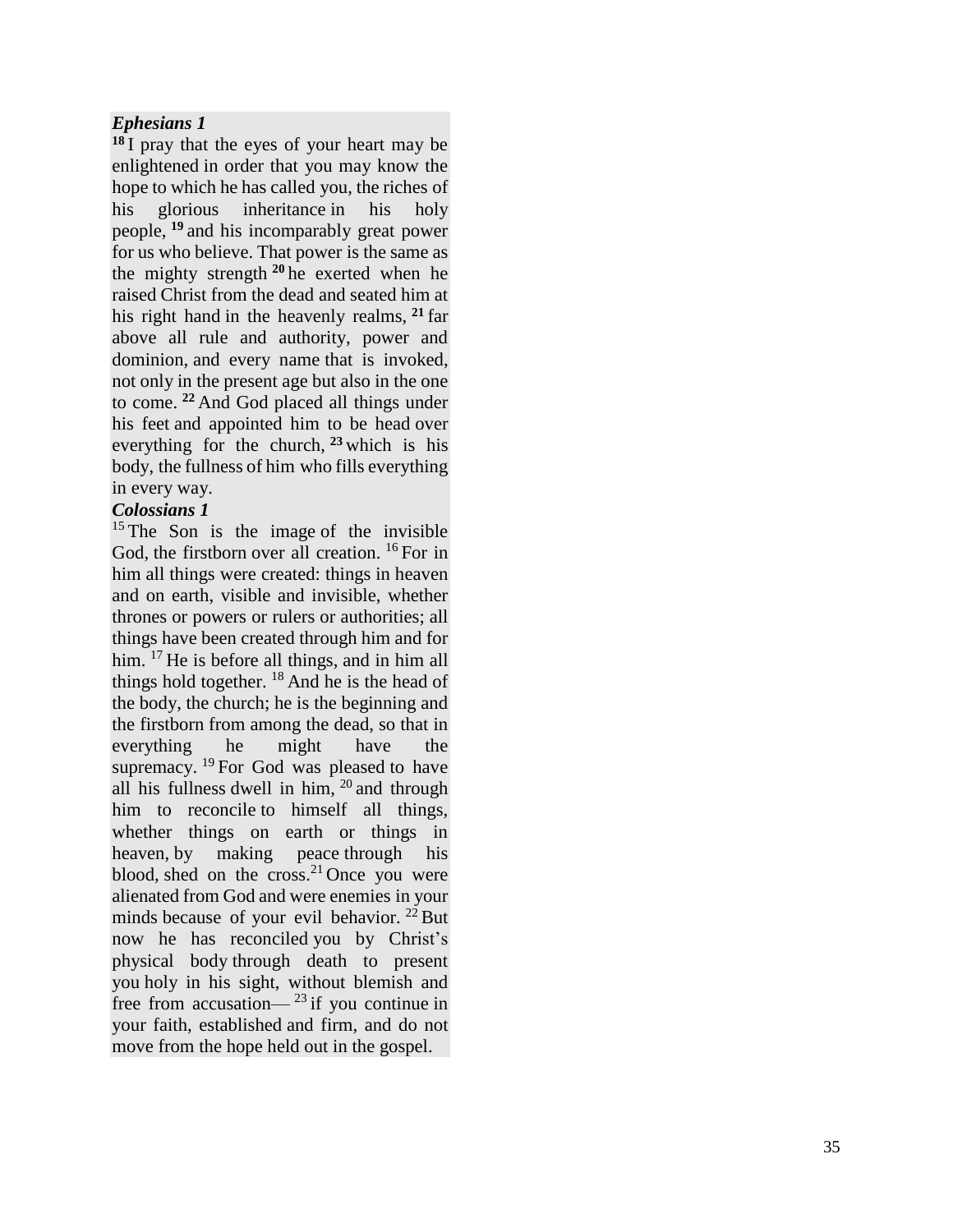## *III. Application*

God's Word becomes personal to us. Perhaps it is an encouragement, an instruction, or a new promise. Consider what God is speaking to you today. Take some time to ponder, maybe even wrestle, as you write. Here are some questions to get you started:

- What do I learn about God? (God the Father, Jesus, and/or the Holy Spirit)
- What do I learn about myself or others?
- How does this passage influence my perspective?
- What do I *do* from what I've learned?

### *IV. Prayer*

Take some time with the Lord. Seek Him, listen, and write a prayer based on what you've learned or anything else on your heart this week.

### *V. Weekend Sermon Notes*

Every week before Thursday's study, attend or watch the corresponding weekend message. (This can be found online at *faithchapel.cc*.) Jot down notes, takeaways, observations, and questions.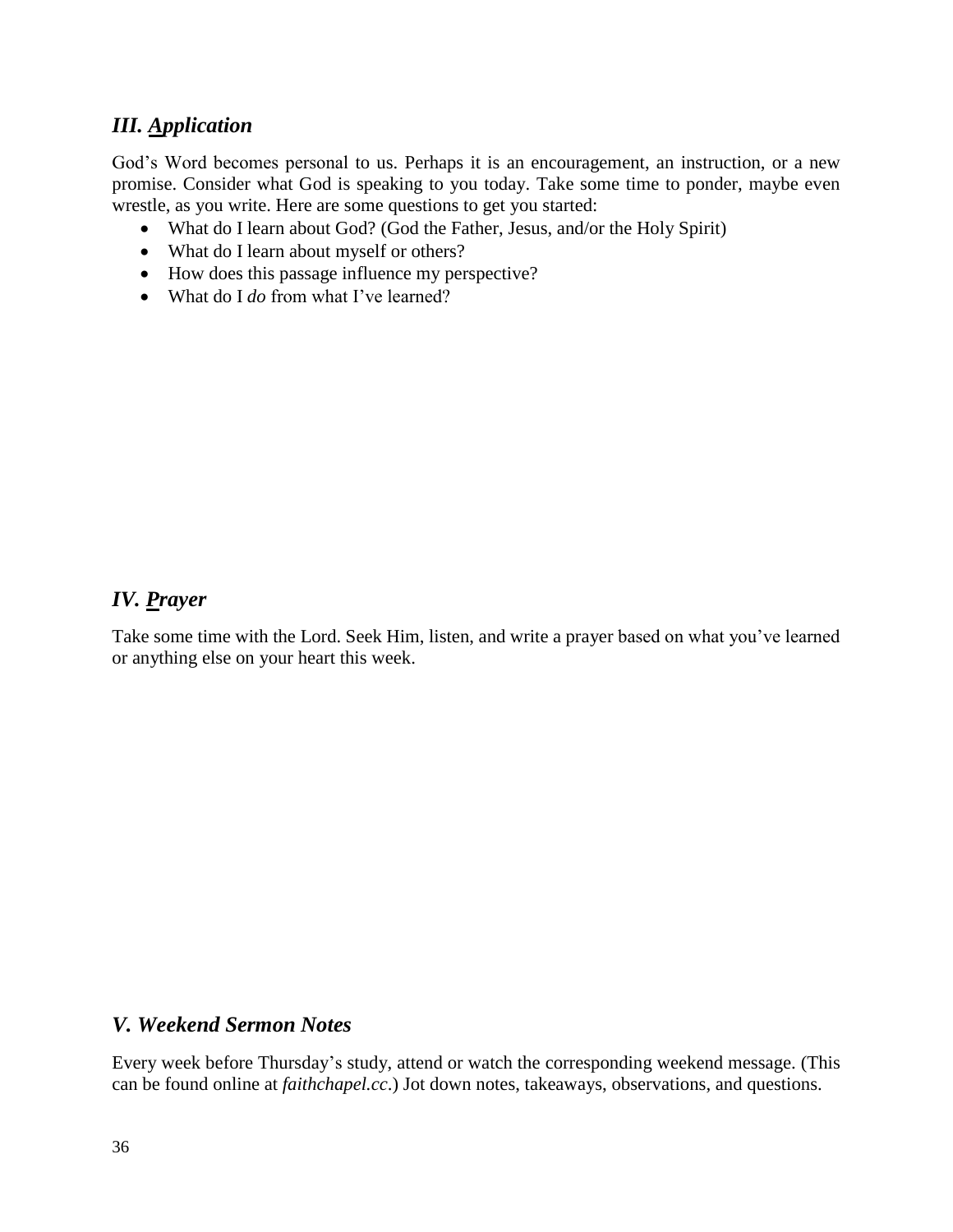

# *Empires, Kingdoms, and Realms Prophets ~ Lesson Ten*

We believe that God wants people to know Him, and to know who we are in Him. One of the best ways He does this is through the Bible. There are countless, effective ways to study Scripture. For this study, we will be using the SOAP method (**S**cripture, **O**bservation, **A**pplication, **P**rayer), learning how to explore the Word for ourselves. As part of the lesson, you will also watch Pastor Nate's message every week (in person or online) and take notes for your women's small group discussion.

This week we will explore the thread of prophets throughout Scripture. We will observe the role of prophets, and see how Jesus, the fulfillment of prophecy, changed the world with His prophetic message.

# *I. Scripture*

Read through the entire passage (multiple times and different versions are often helpful). Ask the Lord to reveal Himself to you as you read and expect that He will answer.

*Key Verse ~* Choose and write down a verse that stands out to you and commit it to memory as your verse for the week.

# *II. Observation*

As you read through the entire passage, engage with the text. Using a pen and highlighter, underline key words and important phrases. Look for repeated words or patterns. Journal your questions, observations and insights in the space on the right. (Whenever possible, it is important to consider cultural context when you read Scripture – who wrote it, to whom, when, where, why.)

### *Deuteronomy 1*

<sup>1</sup>If a prophet, or one who foretells by dreams, appears among you and announces to you a sign or wonder,  $<sup>2</sup>$  and if the sign or wonder</sup> spoken of takes place, and the prophet says, "Let us follow other gods" (gods you have not known) "and let us worship them,"<sup>3</sup> you must not listen to the words of that prophet or dreamer. The Lord your God is testing you to find out whether you love him with all your heart and with all your soul.<sup>4</sup> It is the Lord your God you must follow, and him you must revere. Keep his commands and obey him; serve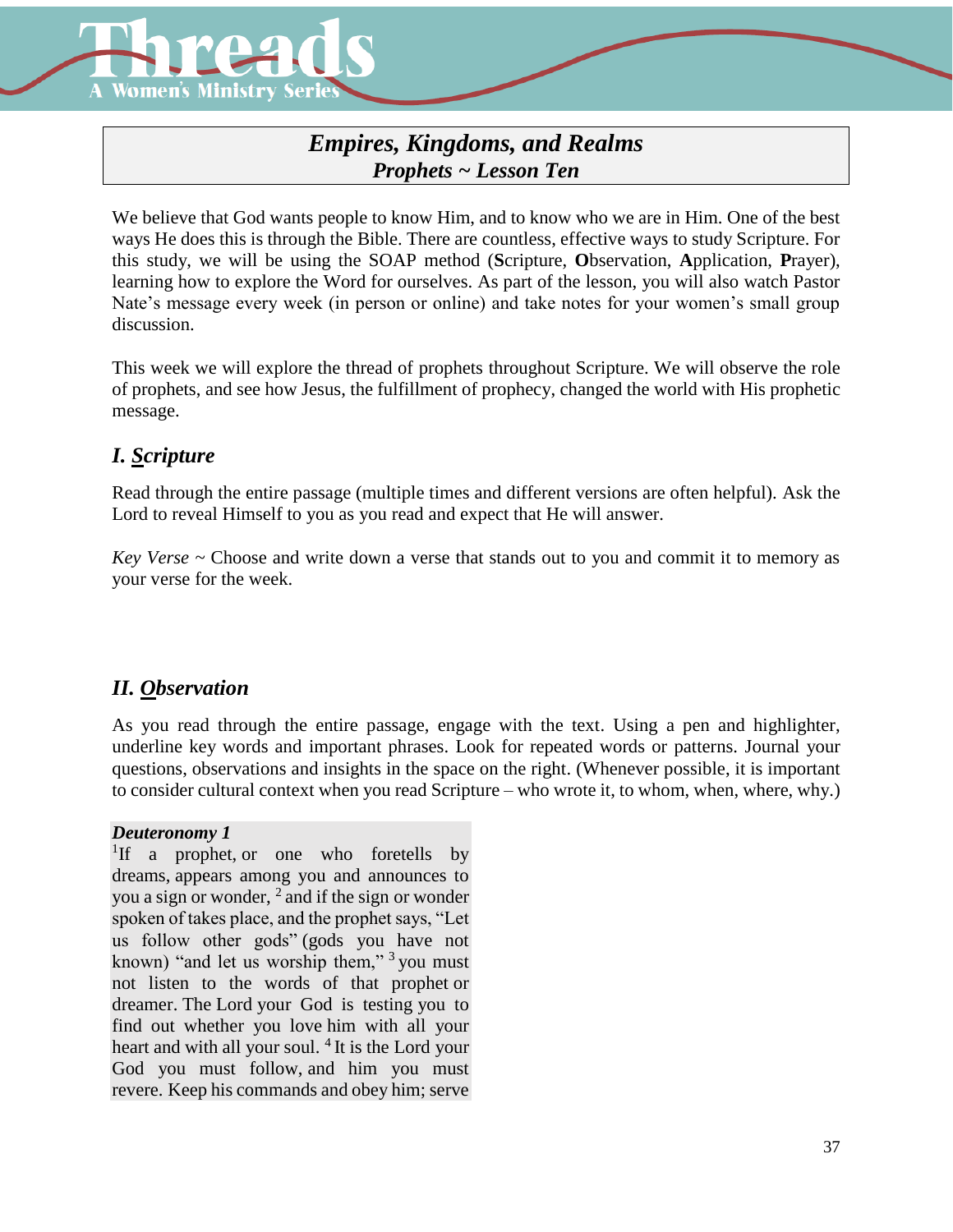him and hold fast to him.

#### *Deuteronomy 18*

**<sup>14</sup>** The nations you will dispossess listen to those who practice sorcery or divination. But as for you, the Lord your God has not permitted you to do so. **<sup>15</sup>** The Lord your God will raise up for you a prophet like me from among you, from your fellow Israelites. You must listen to him. <sup>16</sup> For this is what you asked of the Lord your God at Horeb on the day of the assembly when you said, "Let us not hear the voice of the Lord our God nor see this great fire anymore, or we will die."

<sup>17</sup> The Lord said to me: "What they say is good. **<sup>18</sup>** I will raise up for them a prophet like you from among their fellow Israelites, and I will put my words in his mouth. He will tell them everything I command him. **<sup>19</sup>** I myself will call to account anyone who does not listen to my words that the prophet speaks in my name. **<sup>20</sup>** But a prophet who presumes to speak in my name anything I have not commanded, or a prophet who speaks in the name of other gods, is to be put to death."

### *Luke 4*

**<sup>18</sup>** "The Spirit of the Lord is on me, because he has anointed me

 to proclaim good news to the poor. He has sent me to proclaim freedom for the prisoners

 and recovery of sight for the blind, to set the oppressed free,

**19** to proclaim the year of the Lord's favor." **<sup>20</sup>** Then he rolled up the scroll, gave it back to the attendant and sat down. The eyes of everyone in the synagogue were fastened on him. **<sup>21</sup>** He began by saying to them, "Today this scripture is fulfilled in your hearing."

**<sup>22</sup>** All spoke well of him and were amazed at the gracious words that came from his lips. "Isn't this Joseph's son?" they asked.

**<sup>23</sup>** Jesus said to them, "Surely you will quote this proverb to me: 'Physician, heal yourself!' And you will tell me, 'Do here in your hometown what we have heard that you did in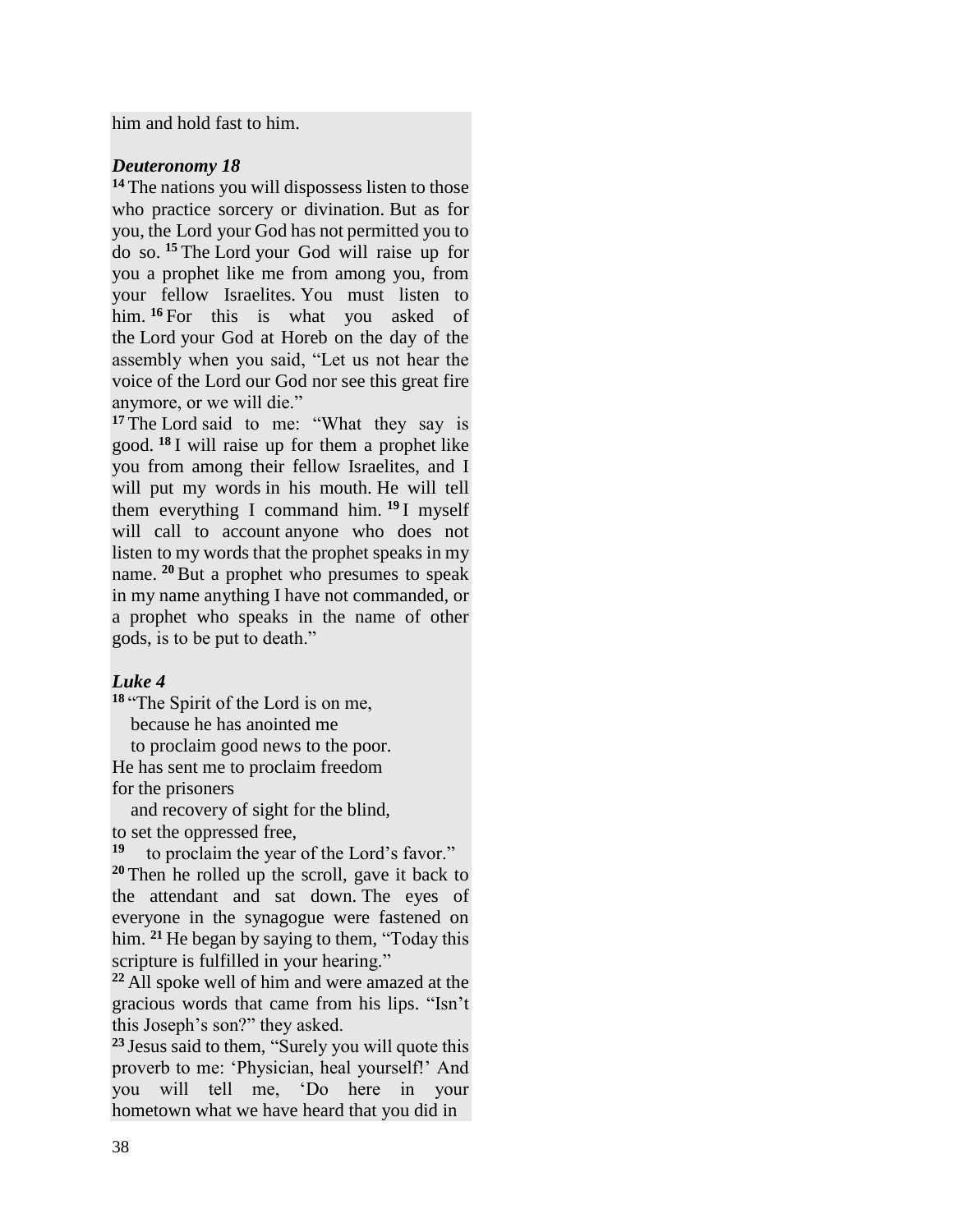Capernaum."

**<sup>24</sup>** "Truly I tell you," he continued, "no prophet is accepted in his hometown. **<sup>25</sup>** I assure you that there were many widows in Israel in Elijah's time, when the sky was shut for three and a half years and there was a severe famine throughout the land. **<sup>26</sup>** Yet Elijah was not sent to any of them, but to a widow in Zarephath in the region of Sidon. **<sup>27</sup>** And there were many in Israel with leprosy in the time of Elisha the prophet, yet not one of them was cleansed—only Naaman the Syrian."

**<sup>28</sup>** All the people in the synagogue were furious when they heard this. **<sup>29</sup>** They got up, drove him out of the town, and took him to the brow of the hill on which the town was built, in order to throw him off the cliff. **<sup>30</sup>** But he walked right through the crowd and went on his way.

### *I Corinthians 14:5*

Follow the way of love and eagerly desire gifts of the Spirit, especially prophecy. **<sup>2</sup>** For anyone who speaks in a tongue does not speak to people but to God. Indeed, no one understands them; they utter mysteries by the Spirit. **<sup>3</sup>** But the one who prophesies speaks to people for their strengthening, encouraging and comfort. **<sup>4</sup>** Anyone who speaks in a tongue edifies themselves, but the one who prophesies edifies the church. **<sup>5</sup>** I would like every one of you to speak in tongues, but I would rather have you prophesy. The one who prophesies is greater than the one who speaks in tongues, unless someone interprets, so that the church may be edified.

# *III. Application*

God's Word becomes personal to us. Perhaps it is an encouragement, an instruction, or a new promise. Consider what God is speaking to you today. Take some time to ponder, maybe even wrestle, as you write. Here are some questions to get you started:

- What do I learn about God? (God the Father, Jesus, and/or the Holy Spirit)
- What do I learn about myself or others?
- How does this passage influence my perspective?
- What do I *do* from what I've learned?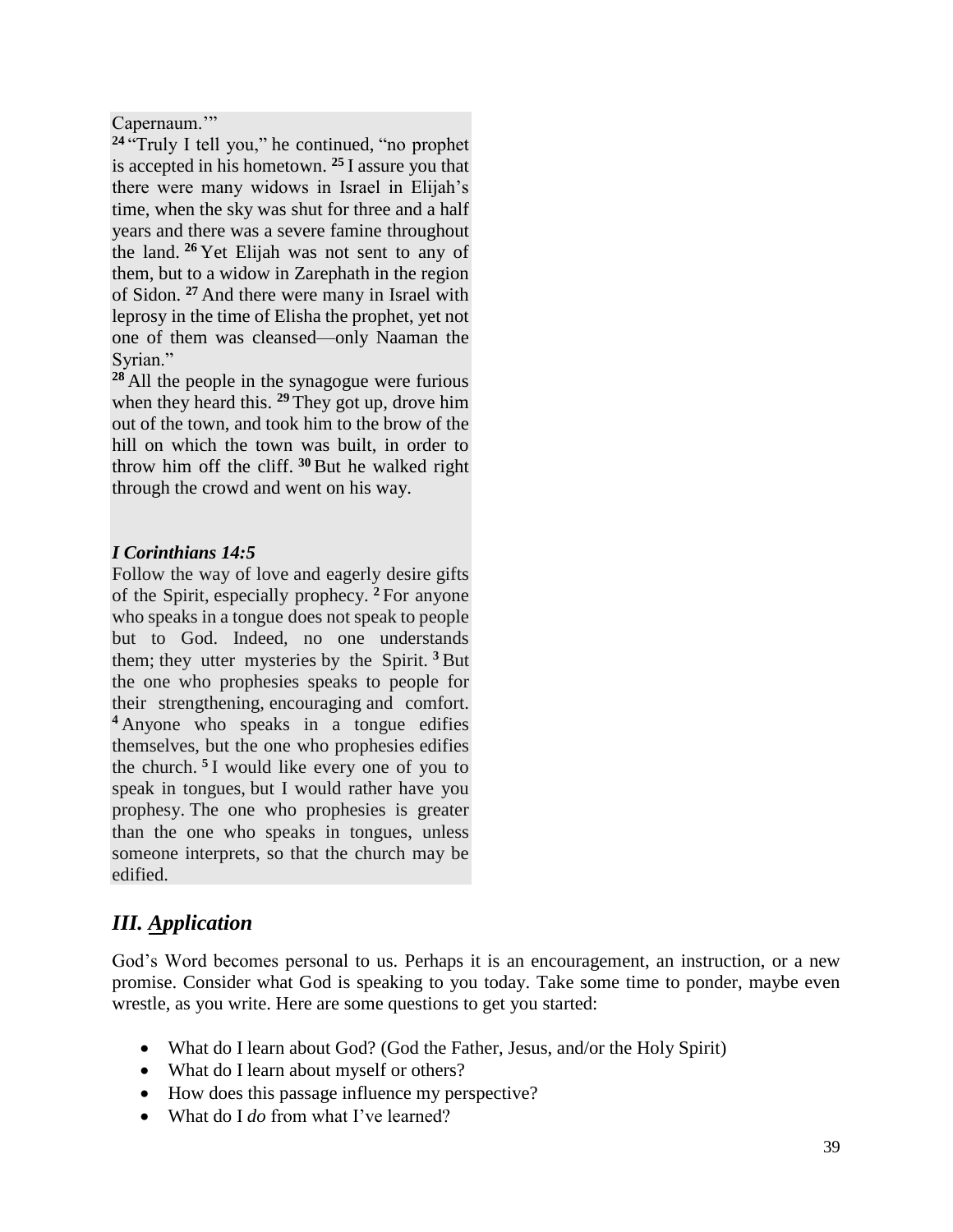# *IV. Prayer*

Take some time with the Lord. Seek Him, listen, and write a prayer based on what you've learned or anything else on your heart this week.

## *V. Weekend Sermon Notes*

Every week before Thursday's study, attend or watch the corresponding weekend message. (This can be found online at *faithchapel.cc*.) Jot down notes, takeaways, observations, and questions.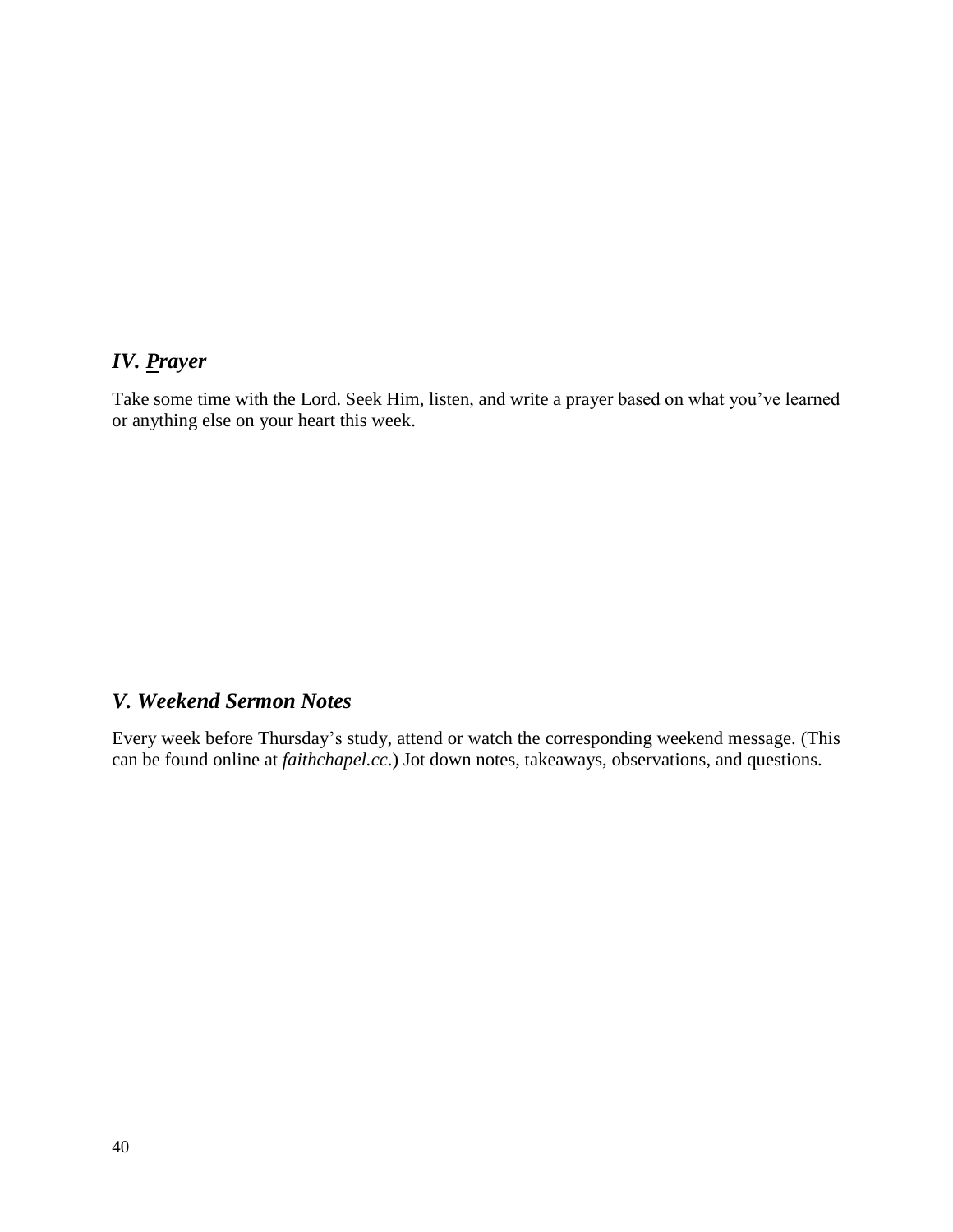

# *Empires, Kingdoms, and Realms Priests ~ Lesson Eleven*

We believe that God wants people to know Him, and to know who we are in Him. One of the best ways He does this is through the Bible. There are countless, effective ways to study Scripture. For this study, we will be using the SOAP method (**S**cripture, **O**bservation, **A**pplication, **P**rayer), learning how to explore the Word for ourselves. As part of the lesson, you will also watch Pastor Nate's message every week (in person or online) and take notes for your women's small group discussion.

This week we will study the thread of priests throughout Scripture. We will explore the role and requirements of Israelite priests, how Jesus the High Priest gives followers direct access to God, and how believers as the royal priesthood are called to represent God to the world.

# *I. Scripture*

Read through the passages (multiple times and different versions are often helpful). Ask the Lord to reveal Himself to you as you read and expect that He will answer.

*Key Verse ~* Choose and write down a verse that stands out to you and commit it to memory as your verse for the week.

## *II. Observation*

As you read through the entire passage, engage with the text and look for the common thread. Using a pen and highlighter, underline key words and important phrases. Look for repeated words or patterns. Journal your questions, observations and insights in the space on the right. (Whenever possible, it is important to consider cultural context when you read Scripture – who wrote it, to whom, when, where, why.)

### *Exodus 29*

**<sup>42</sup>** "For the generations to come this burnt offering is to be made regularly at the entrance to the tent of meeting, before the Lord. There I will meet you and speak to you; **<sup>43</sup>** there also I will meet with the Israelites, and the place will be consecrated by my glory.

**<sup>44</sup>** "So I will consecrate the tent of meeting and the altar and will consecrate Aaron and his sons to serve me as priests. **<sup>45</sup>** Then I will dwell among the Israelites and be their God. **<sup>46</sup>** They will know that I am the Lord their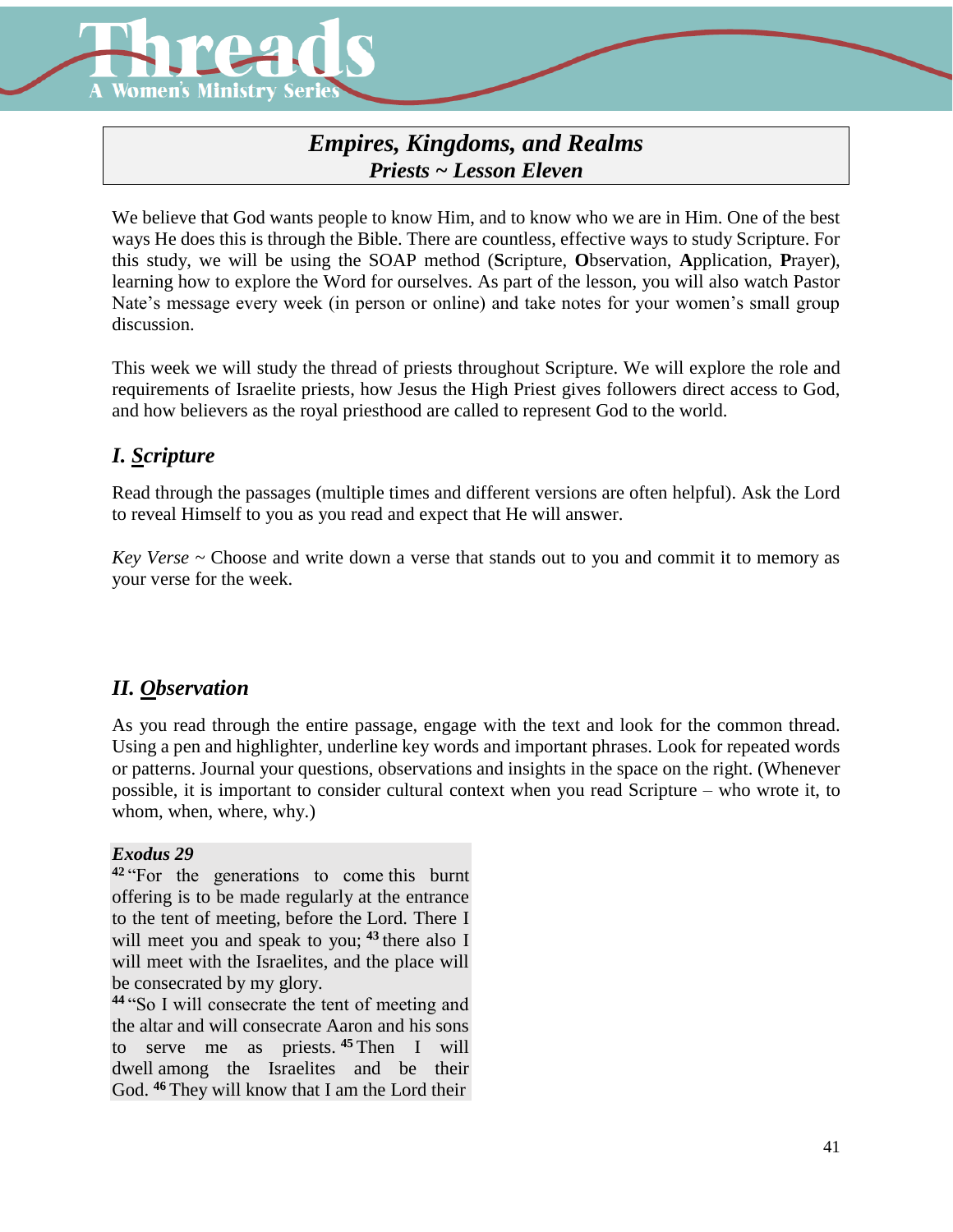God, who brought them out of Egypt so that I might dwell among them. I am the Lord their God.

### *Leviticus 10*

**<sup>8</sup>** Then the Lord said to Aaron, **<sup>9</sup>** "You and your sons are not to drink wine or other fermented drink whenever you go into the tent of meeting, or you will die. This is a lasting ordinance for the generations to come,  $10$  so that you can distinguish between the holy and the common, between the unclean and the clean, **<sup>11</sup>** and so you can teach the Israelites all the decrees the Lord has given them through Moses."

### *Hebrews 4*

<sup>14</sup> Therefore, since we have a great high priest who has ascended into heaven, Jesus the Son of God, let us hold firmly to the faith we profess. **<sup>15</sup>** For we do not have a high priest who is unable to empathize with our weaknesses, but we have one who has been tempted in every way, just as we are—yet he did not sin. **<sup>16</sup>** Let us then approach God's throne of grace with confidence, so that we may receive mercy and find grace to help us in our time of need.

## *1 Peter 2*

Therefore, rid yourselves of all malice and all deceit, hypocrisy, envy, and slander of every kind. <sup>2</sup> Like newborn babies, crave pure spiritual milk, so that by it you may grow up in your salvation,  $3$  now that you have tasted that the Lord is good.

 $4$ As you come to him, the living Stone rejected by humans but chosen by God and precious to him— $<sup>5</sup>$  you also, like living stones,</sup> are being built into a spiritual house to be a holy priesthood, offering spiritual sacrifices acceptable to God through Jesus Christ. <sup>6</sup> For in Scripture it says:

"See, I lay a stone in Zion,

 a chosen and precious cornerstone, and the one who trusts in him

will never be put to shame."

 $<sup>7</sup>$  Now to you who believe, this stone is</sup> precious. But to those who do not believe,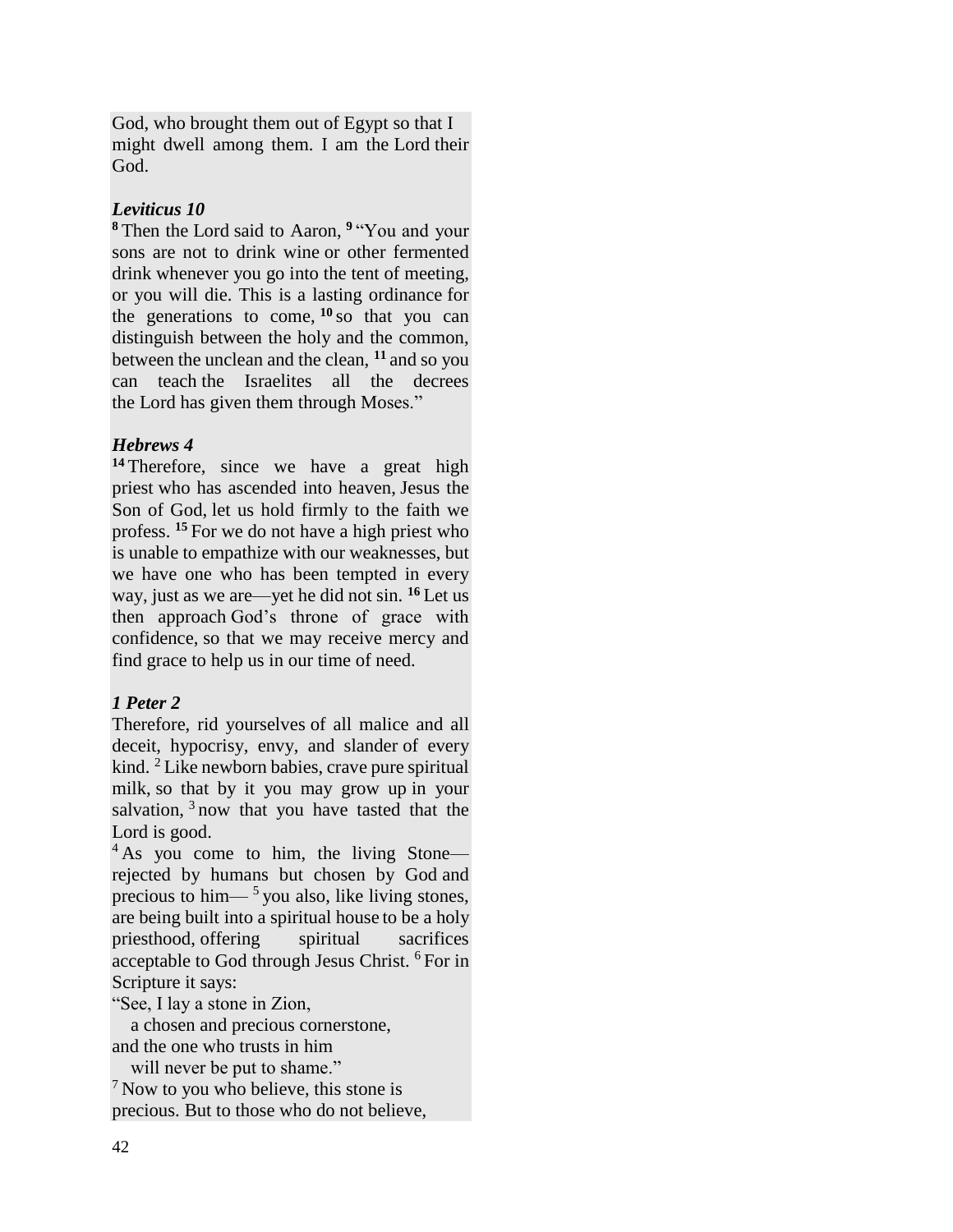"The stone the builders rejected

has become the cornerstone,"

8 and,

"A stone that causes people to stumble and a rock hat makes them fall."

They stumble because they disobey the message—which is also what they were destined for.

<sup>9</sup> But you are a chosen people, a royal priesthood, a holy nation, God's special possession, that you may declare the praises of him who called you out of darkness into his wonderful light. <sup>10</sup> Once you were not a people, but now you are the people of God; once you had not received mercy, but now you have received mercy.

## *Revelation 1*

To the seven churches in the province of Asia: Grace and peace to you from him who is, and who was, and who is to come, and from the seven spirits before his throne, **<sup>5</sup>** and from Jesus Christ, who is the faithful witness, the firstborn from the dead, and the ruler of the kings of the earth.

To him who loves us and has freed us from our sins by his blood, **<sup>6</sup>** and has made us to be a kingdom and priests to serve his God and Father—to him be glory and power for ever and ever! Amen.

# *III. Application*

God's Word becomes personal to us. Perhaps it is an encouragement, an instruction, or a new promise. Consider what God is speaking to you today. Take some time to ponder, maybe even wrestle, as you write. Here are some questions to get you started:

- What do I learn about God? (God the Father, Jesus, and/or the Holy Spirit)
- What do I learn about myself or others?
- How does this passage influence my perspective?
- What do I *do* from what I've learned?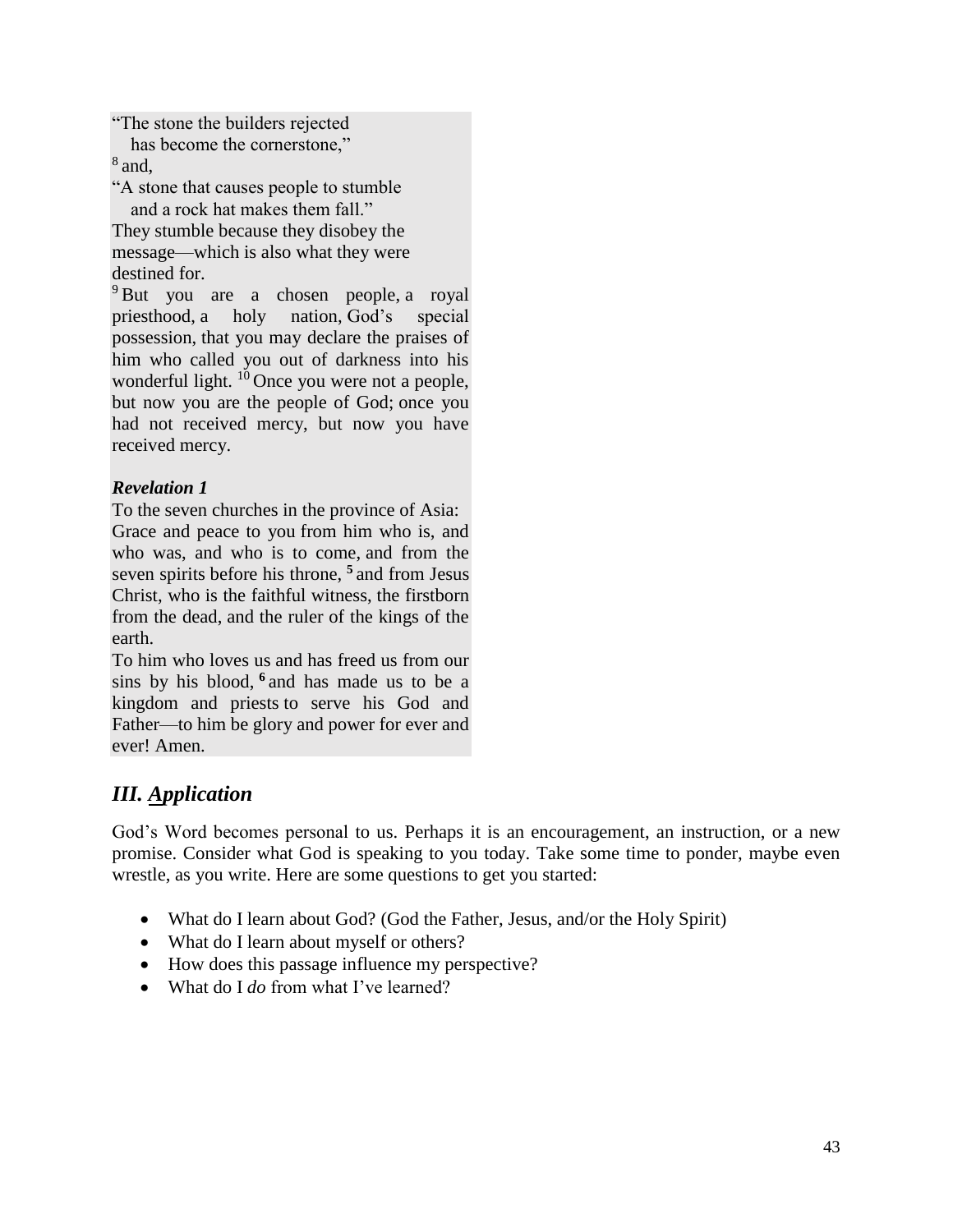# *IV. Prayer*

Take some time with the Lord. Seek Him, listen, and write a prayer based on what you've learned or anything else on your heart this week.

## *V. Weekend Sermon Notes*

Every week before Thursday's study, attend or watch the corresponding weekend message. (This can be found online at *faithchapel.cc*.) Jot down notes, takeaways, observations, and questions.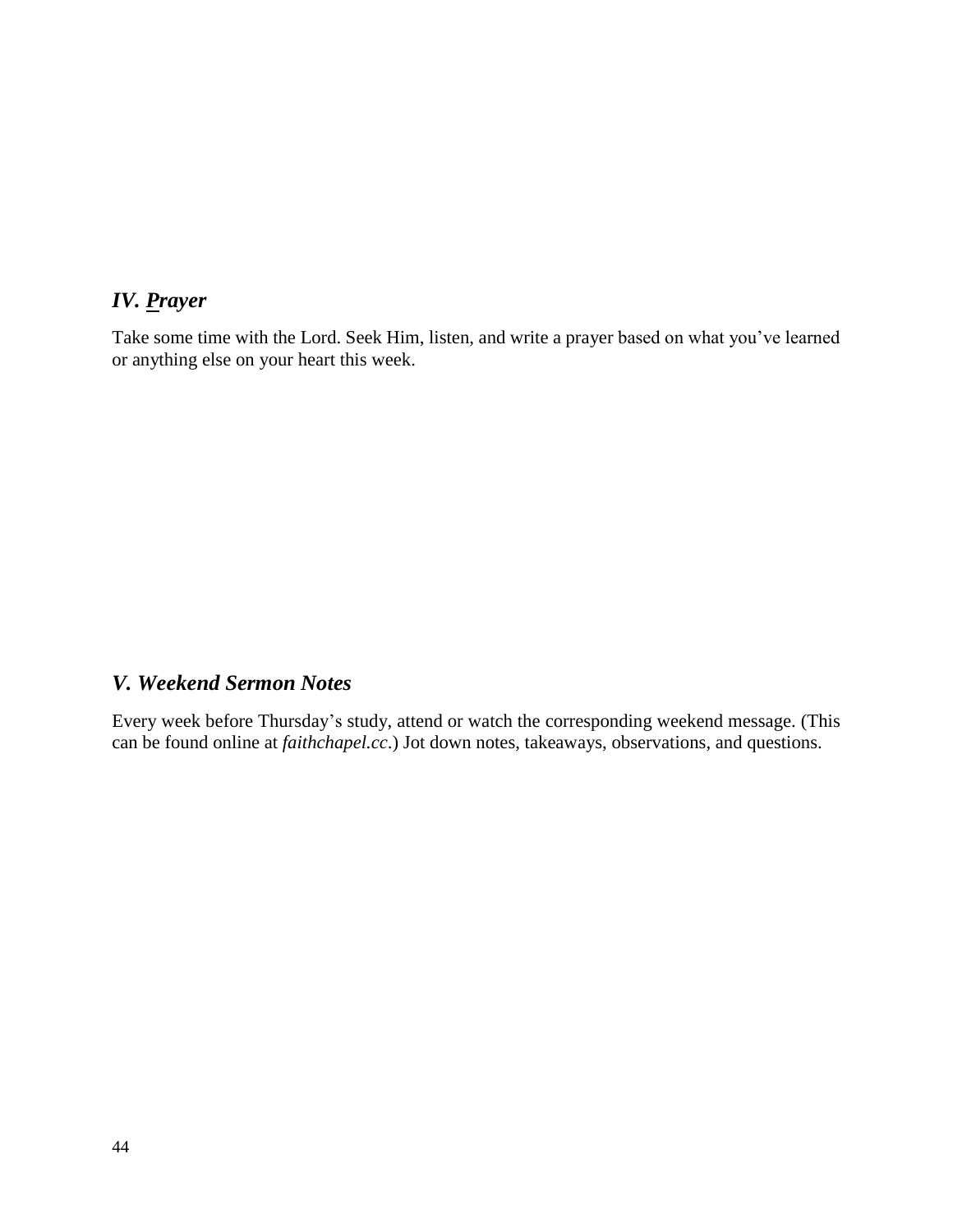

# *Empires, Kingdoms, and Realms Kingdoms ~ Lesson Twelve*

We believe that God wants people to know Him, and to know who we are in Him. One of the best ways He does this is through the Bible. There are countless, effective ways to study Scripture. For this study, we will be using the SOAP method (**S**cripture, **O**bservation, **A**pplication, **P**rayer), learning how to explore the Word for ourselves. As part of the lesson, you will also watch Pastor Nate's message every week (in person or online) and take notes for your women's small group discussion.

This week we will study the thread of kingdoms throughout Scripture. We will explore the establishment of the Israelite kingdom, the waxing and waning of dynasties, and watch how Jesus ushers in a new kingdom – the Kingdom of God.

# *I. Scripture*

Read through the entire passage (multiple times and different versions are often helpful). Ask the Lord to reveal Himself to you as you read and expect that He will answer.

*Key Verse ~* Choose and write down a verse that stands out to you and commit it to memory as your verse for the week.

## *II. Observation*

As you read through the entire passage, engage with the text and look for the common thread. Using a pen and highlighter, underline key words and important phrases. Look for repeated words or patterns. Journal your questions, observations and insights in the space on the right. (Whenever possible, it is important to consider cultural context when you read Scripture – who wrote it, to whom, when, where, why.)

### *Isaiah 14*

**<sup>5</sup>** Then Jehoshaphat stood up in the assembly of Judah and Jerusalem at the temple of the Lord in the front of the new courtyard **<sup>6</sup>** and said:

"Lord, the God of our ancestors, are you not the God who is in heaven? You rule over all the kingdoms of the nations. Power and might are in your hand, and no one can withstand you. **<sup>7</sup>** Our God, did you not drive out the inhabitants of this land before your people Israel and give it forever to the descendants of Abraham your friend? **<sup>8</sup>** They have lived in it and have built in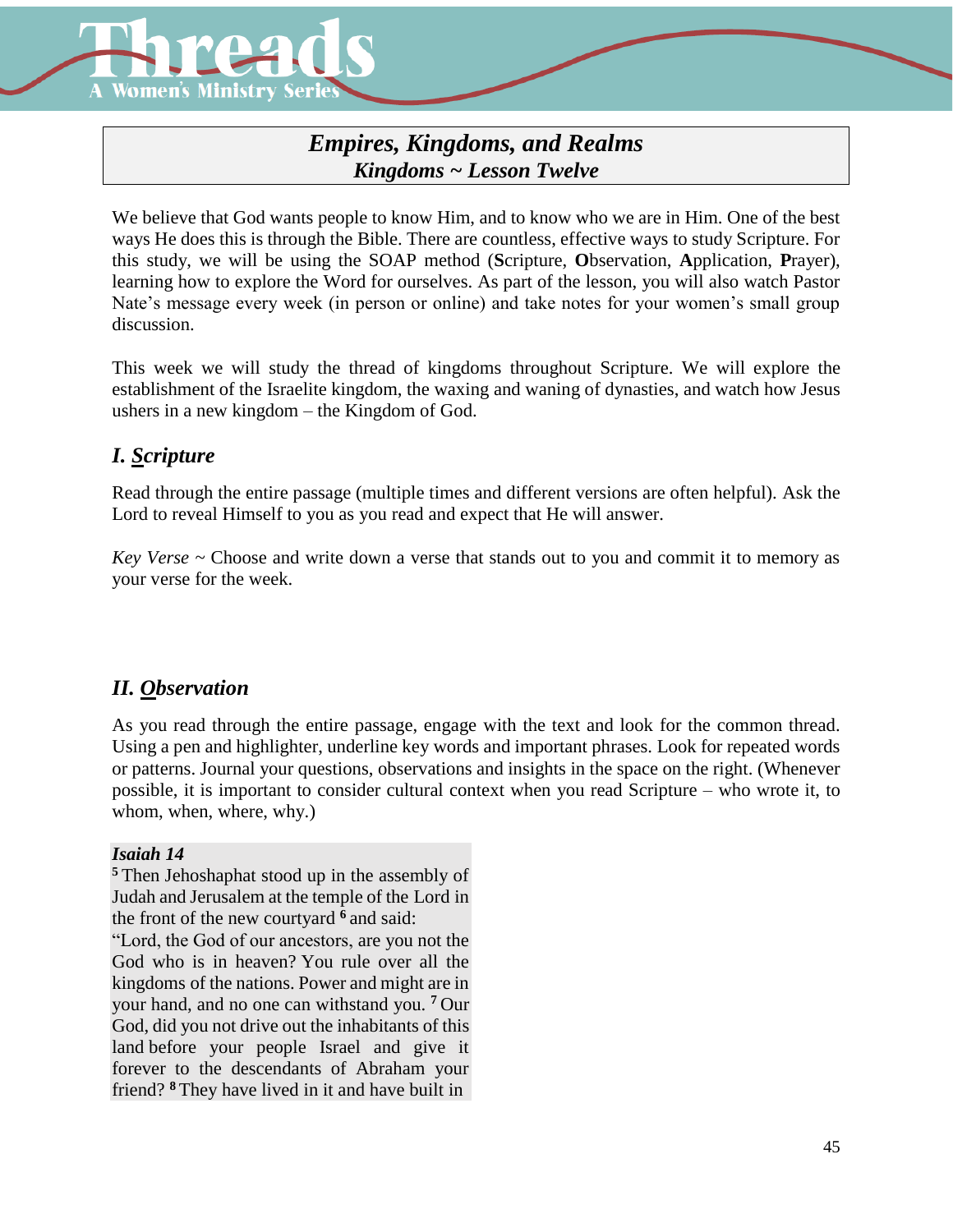it a sanctuary for your Name, saying, **<sup>9</sup>** 'If calamity comes upon us, whether the sword of judgment, or plague or famine, we will stand in your presence before this temple that bears your Name and will cry out to you in our distress, and you will hear us and save us.'

### *2 Chronicles 17*

<sup>1</sup>Jehoshaphat his son succeeded him as king and strengthened himself against Israel. **<sup>2</sup>** He stationed troops in all the fortified cities of Judah and put garrisons in Judah and in the towns of Ephraim that his father Asa had captured.

**<sup>3</sup>** The Lord was with Jehoshaphat because he followed the ways of his father David before him. He did not consult the Baals **<sup>4</sup>** but sought the God of his father and followed his commands rather than the practices of Israel. **<sup>5</sup>** The Lord established the kingdom under his control; and all Judah brought gifts to Jehoshaphat, so that he had great wealth and honor. **<sup>6</sup>** His heart was devoted to the ways of the Lord; furthermore, he removed the high places and the Asherah poles from Judah.

### *Luke 13*

<sup>18</sup> Then Jesus asked, "What is the kingdom of God like? What shall I compare it to?  $19$  It is like a mustard seed, which a man took and planted in his garden. It grew and became a tree, and the birds perched in its branches."

 $^{20}$  Again he asked, "What shall I compare the kingdom of God to?<sup>21</sup>It is like yeast that a woman took and mixed into about sixty pounds of flour until it worked all through the dough."

### *Matthew 6*

**<sup>28</sup>** "And why do you worry about clothes? See how the flowers of the field grow. They do not labor or spin. **<sup>29</sup>** Yet I tell you that not even Solomon in all his splendor was dressed like one of these. **<sup>30</sup>** If that is how God clothes the grass of the field, which is here today and tomorrow is thrown into the fire, will he not much more clothe you—you of little faith? **<sup>31</sup>** So do not worry, saying, 'What shall we eat?' or 'What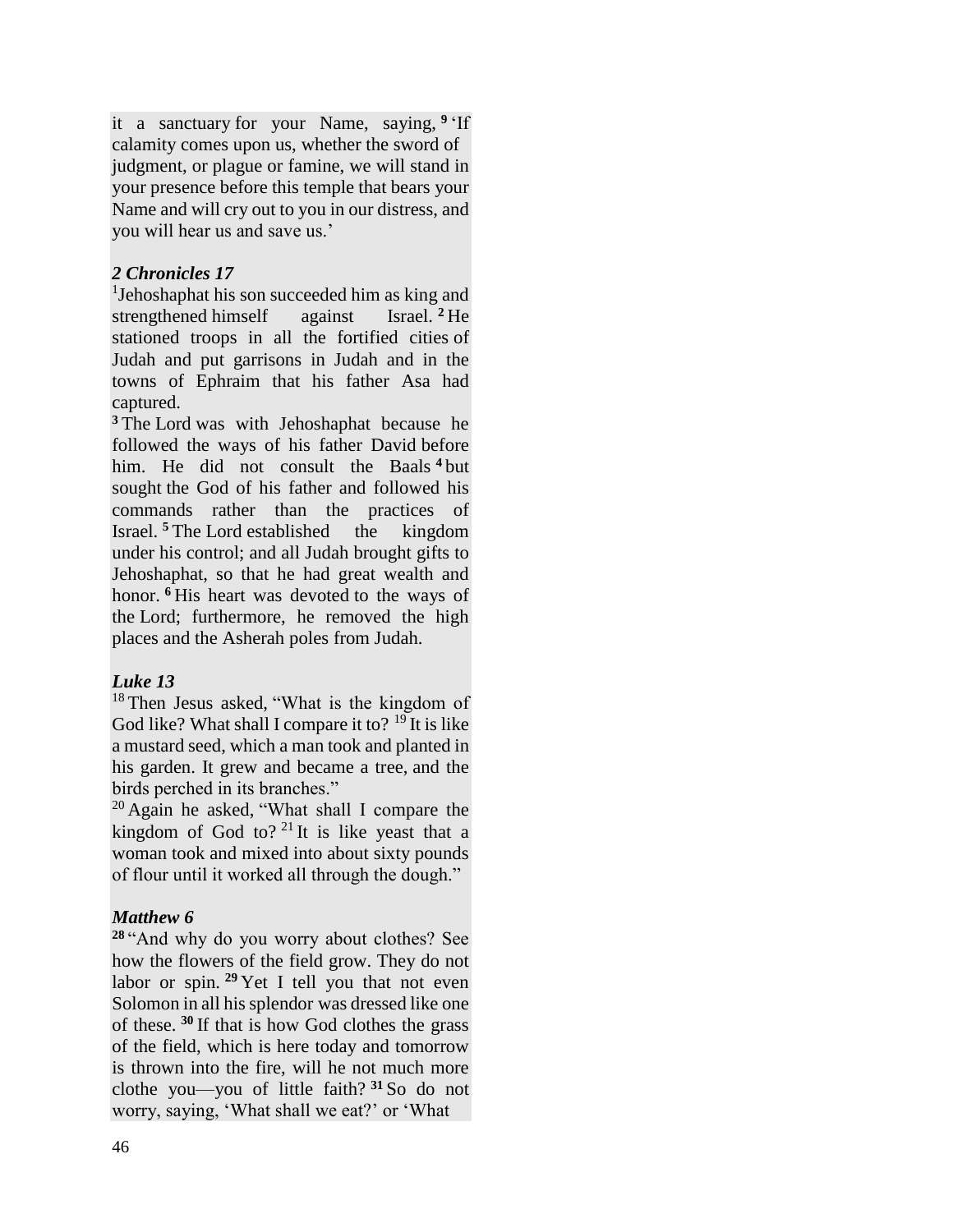shall we drink?' or 'What shall we wear?' **<sup>32</sup>** For the pagans run after all these things, and your heavenly Father knows that you need them. **<sup>33</sup>**But seek first his kingdom and his righteousness, and all these things will be given to you as well. **<sup>34</sup>** Therefore do not worry about tomorrow, for tomorrow will worry about itself. Each day has enough trouble of its own.

#### *Matthew 12*

**<sup>24</sup>**But when the Pharisees heard this, they said, "It is only by Beelzebul, the prince of demons, that this fellow drives out demons."

**<sup>25</sup>** Jesus knew their thoughts and said to them, "Every kingdom divided against itself will be ruined, and every city or household divided against itself will not stand. **<sup>26</sup>** If Satan drives out Satan, he is divided against himself. How then can his kingdom stand? **<sup>27</sup>** And if I drive out demons by Beelzebul, by whom do your people drive them out? So then, they will be your judges. **<sup>28</sup>** But if it is by the Spirit of God that I drive out demons, then the kingdom of God has come upon you.

### *Revelation 12*

**<sup>10</sup>** Then I heard a loud voice in heaven say: "Now have come the salvation and the power and the kingdom of our God,

and the authority of his Messiah.

For the accuser of our brothers and sisters, who accuses them before our God day and

night, has been hurled down.

# *III. Application*

God's Word becomes personal to us. Perhaps it is an encouragement, an instruction, or a new promise. Consider what God is speaking to you today. Take some time to ponder, maybe even wrestle, as you write. Here are some questions to get you started:

- What do I learn about God? (God the Father, Jesus, and/or the Holy Spirit)
- What do I learn about myself or others?
- How does this passage influence my perspective?
- What do I *do* from what I've learned?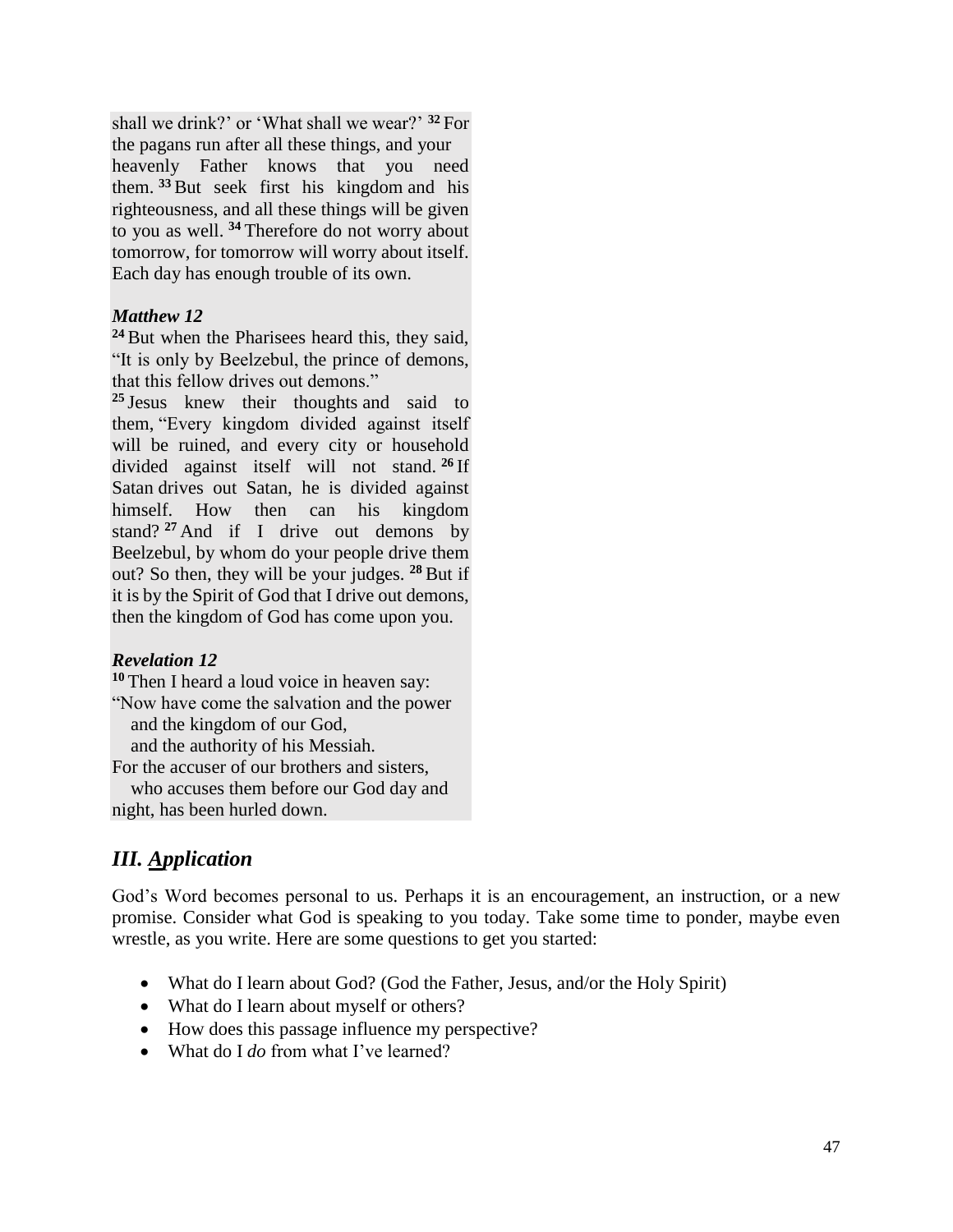## *IV. Prayer*

Take some time with the Lord. Seek Him, listen, and write a prayer based on what you've learned or anything else on your heart this week.

# *V. Weekend Sermon Notes*

Every week before Thursday's study, attend or watch the corresponding weekend message. (This can be found online at *faithchapel.cc*.) Jot down notes, takeaways, observations, and questions.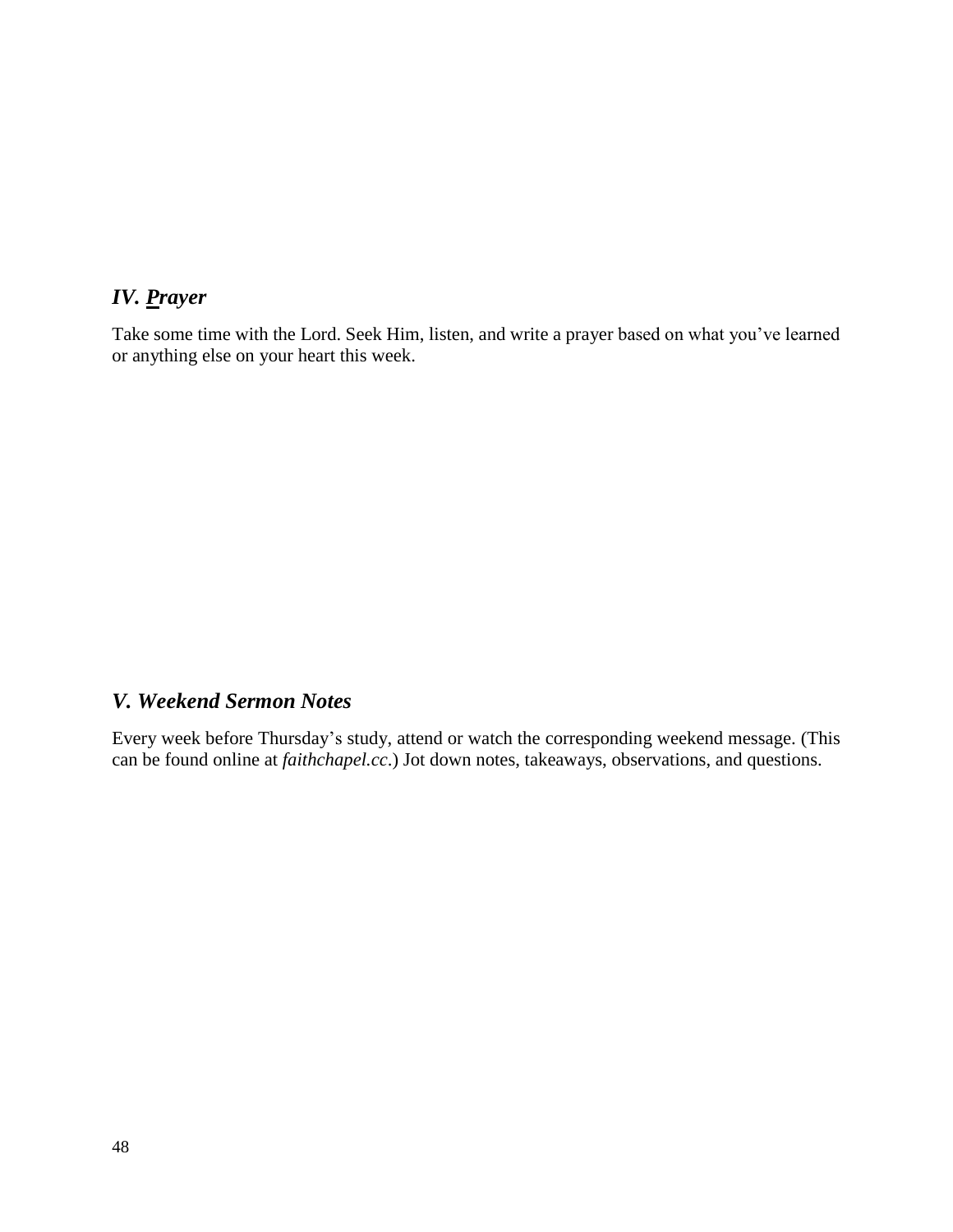

# *Empires, Kingdoms, and Realms War ~ Lesson Thirteen*

We believe that God wants people to know Him, and to know who we are in Him. One of the best ways He does this is through the Bible. There are countless, effective ways to study Scripture. For this study, we will be using the SOAP method (**S**cripture, **O**bservation, **A**pplication, **P**rayer), learning how to explore the Word for ourselves. As part of the lesson, you will also watch Pastor Nate's message every week (in person or online) and take notes for your women's small group discussion.

This week we will explore the thread of war throughout Scripture. We will observe the ravages of war throughout human history, what Jesus teaches about war, and where the ultimate war resides and how it can be won.

# *I. Scripture*

Read through the entire passage (multiple times and different versions are often helpful). Ask the Lord to reveal Himself to you as you read and expect that He will answer.

*Key Verse ~* Choose and write down a verse that stands out to you and commit it to memory as your verse for the week.

# *II. Observation*

As you read through the entire passage, engage with the text and look for the common thread. Using a pen and highlighter, underline key words and important phrases. Look for repeated words or patterns. Journal your questions, observations and insights in the space on the right. (Whenever possible, it is important to consider cultural context when you read Scripture – who wrote it, to whom, when, where, why.)

### *Deuteronomy 20*

When you go to war against your enemies and see horses and chariots and an army greater than yours, do not be afraid of them, because the Lord your God, who brought you up out of Egypt, will be with you. **<sup>2</sup>** When you are about to go into battle, the priest shall come forward and address the army. **<sup>3</sup>** He shall say: "Hear, Israel: Today you are going into battle against your enemies. Do not be fainthearted or afraid; do not panic or be terrified by them. **<sup>4</sup>** For the Lord your God is the one who goes with you to fight for you against your enemies to give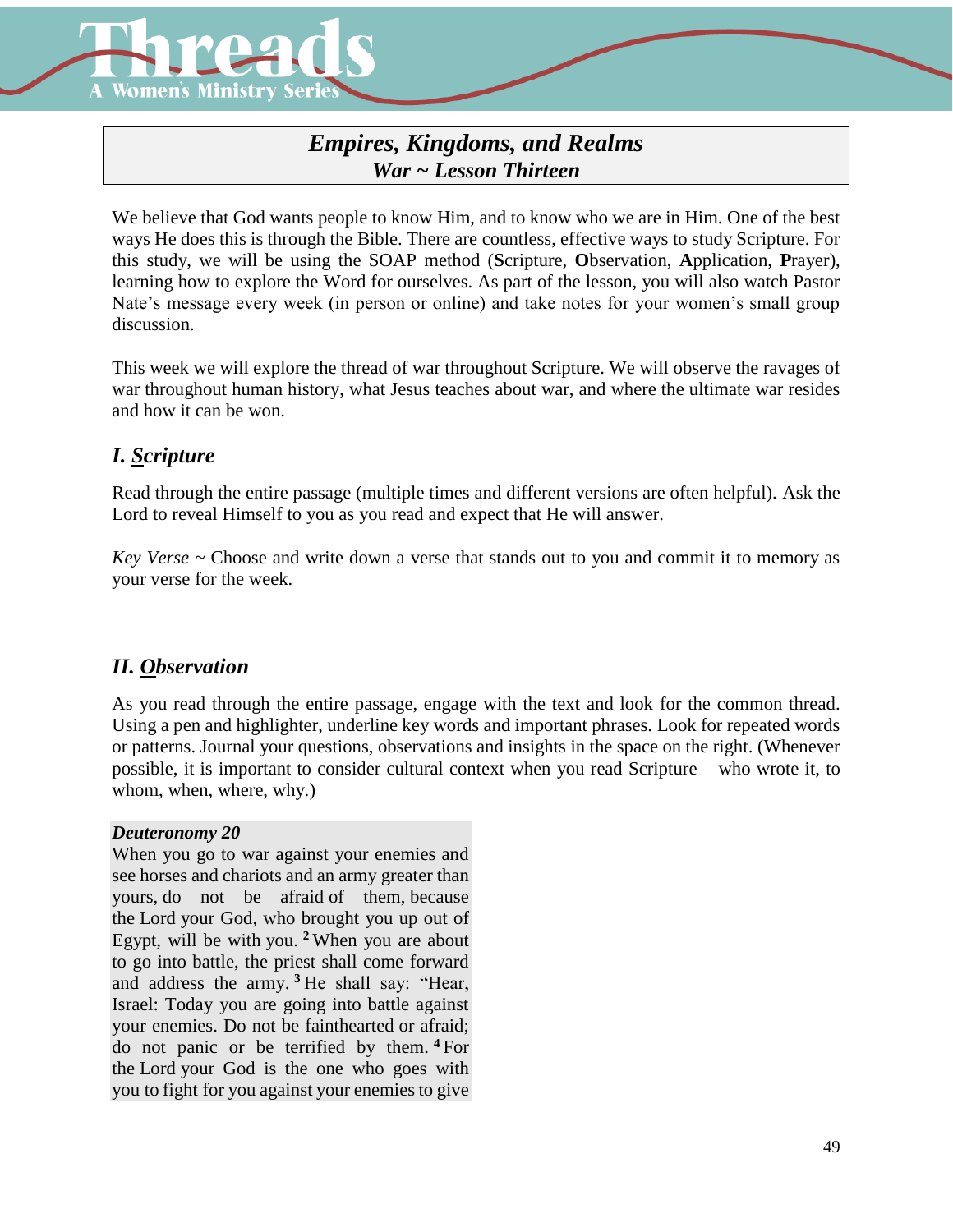#### you victory."

**<sup>16</sup>** However, in the cities of the nations the Lord your God is giving you as an inheritance, do not leave alive anything that breathes. <sup>17</sup> Completely destroy<sup>[a]</sup> them—the Hittites, Amorites, Canaanites, Perizzites, Hivites and Jebusites—as the Lord your God has commanded you. **<sup>18</sup>** Otherwise, they will teach you to follow all the detestable things they do in worshiping their gods, and you will sin against the Lord your God.

### *Isaiah 2*

**<sup>3</sup>** Many peoples will come and say, "Come, let us go up to the mountain of the Lord,

 to the temple of the God of Jacob. He will teach us his ways,

 so that we may walk in his paths." The law will go out from Zion,

the word of the Lord from Jerusalem.

**<sup>4</sup>** He will judge between the nations and will settle disputes for many peoples.

They will beat their swords into plowshares and their spears into pruning hooks.

Nation will not take up sword against nation, nor will they train for war anymore.

**<sup>5</sup>** Come, descendants of Jacob, let us walk in the light of the Lord.

#### *Matthew 5*

**<sup>38</sup>** "You have heard that it was said, 'Eye for eye, and tooth for tooth.' **<sup>39</sup>**But I tell you, do not resist an evil person. If anyone slaps you on the right cheek, turn to them the other cheek also. **<sup>40</sup>** And if anyone wants to sue you and take your shirt, hand over your coat as well. **<sup>41</sup>** If anyone forces you to go one mile, go with them two miles. **<sup>42</sup>** Give to the one who asks you, and do not turn away from the one who wants to borrow from you.

**<sup>43</sup>** "You have heard that it was said, 'Love your neighbor and hate your enemy.' **<sup>44</sup>** But I tell you, love your enemies and pray for those who persecute you, **<sup>45</sup>** that you may be children of your Father in heaven. He causes his sun to rise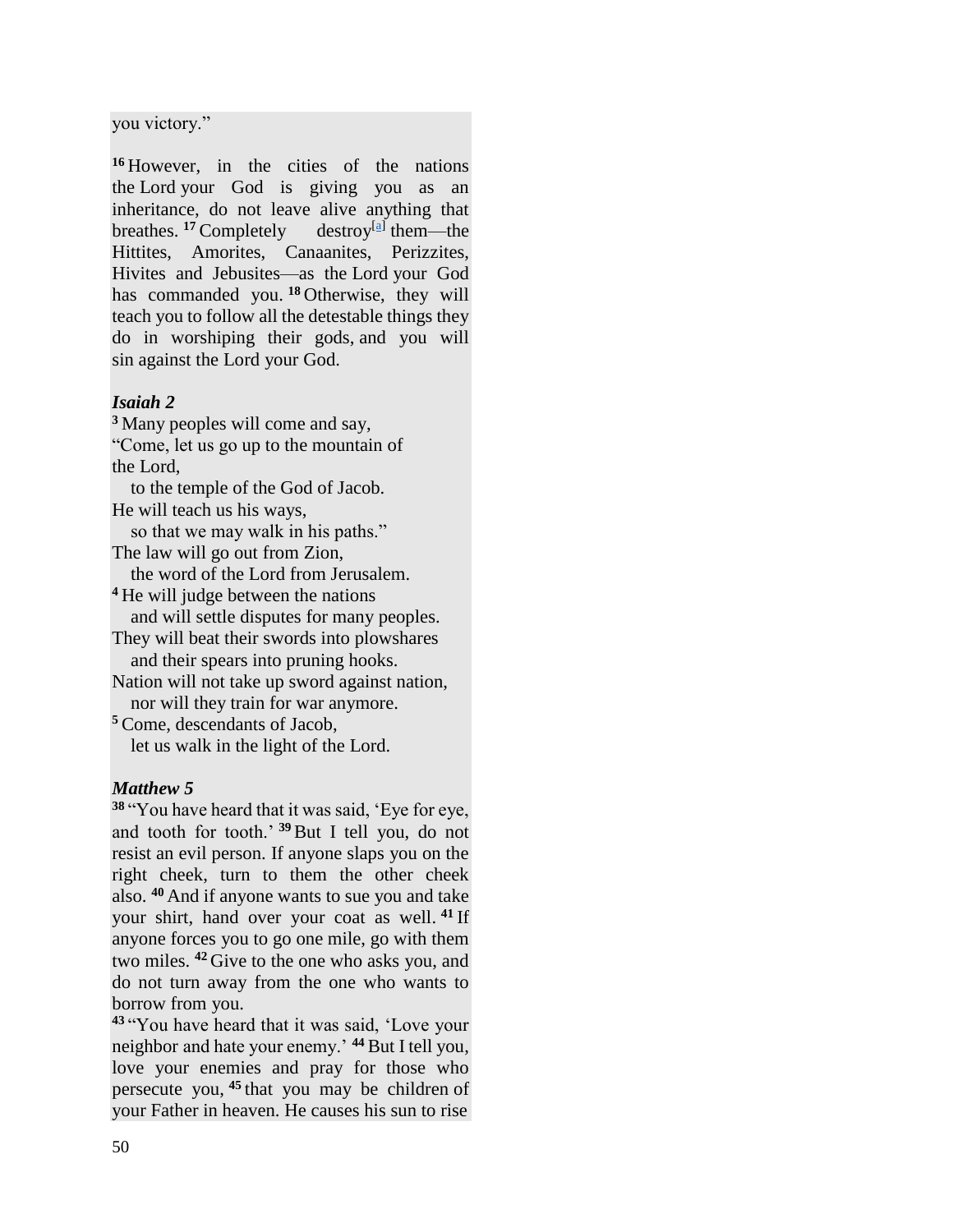on the evil and the good, and sends rain on the righteous and the unrighteous. **<sup>46</sup>** If you love those who love you, what reward will you get? Are not even the tax collectors doing that?

### *Ephesians 6*

**<sup>10</sup>** Finally, be strong in the Lord and in his mighty power. **<sup>11</sup>** Put on the full armor of God, so that you can take your stand against the devil's schemes. **<sup>12</sup>** For our struggle is not against flesh and blood, but against the rulers, against the authorities, against the powers of this dark world and against the spiritual forces of evil in the heavenly realms. **<sup>13</sup>** Therefore put on the full armor of God, so that when the day of evil comes, you may be able to stand your ground, and after you have done everything, to stand. **<sup>14</sup>** Stand firm then, with the belt of truth buckled around your waist, with the breastplate of righteousness in place , **<sup>15</sup>** and with your feet fitted with the readiness that comes from the gospel of peace. **<sup>16</sup>** In addition to all this, take up the shield of faith, with which you can extinguish all the flaming arrows of the evil one. **<sup>17</sup>** Take the helmet of salvation and the sword of the Spirit, which is the word of God.

**<sup>18</sup>** And pray in the Spirit on all occasions with all kinds of prayers and requests. With this in mind, be alert and always keep on praying for all the Lord's people

### *Revelation 21*

<sup>1</sup>Then I saw "a new heaven and a new earth," for the first heaven and the first earth had passed away, and there was no longer any sea. 2 I saw the Holy City, the new Jerusalem, coming down out of heaven from God, prepared as a bride beautifully dressed for her husband. <sup>3</sup> And I heard a loud voice from the throne saying, "Look! God's dwelling place is now among the people, and he will dwell with them. They will be his people, and God himself will be with them and be their God.<sup>4</sup> 'He will wipe every tear from their eyes. There will be no more death' or mourning or crying or pain, for the old order of things has passed away."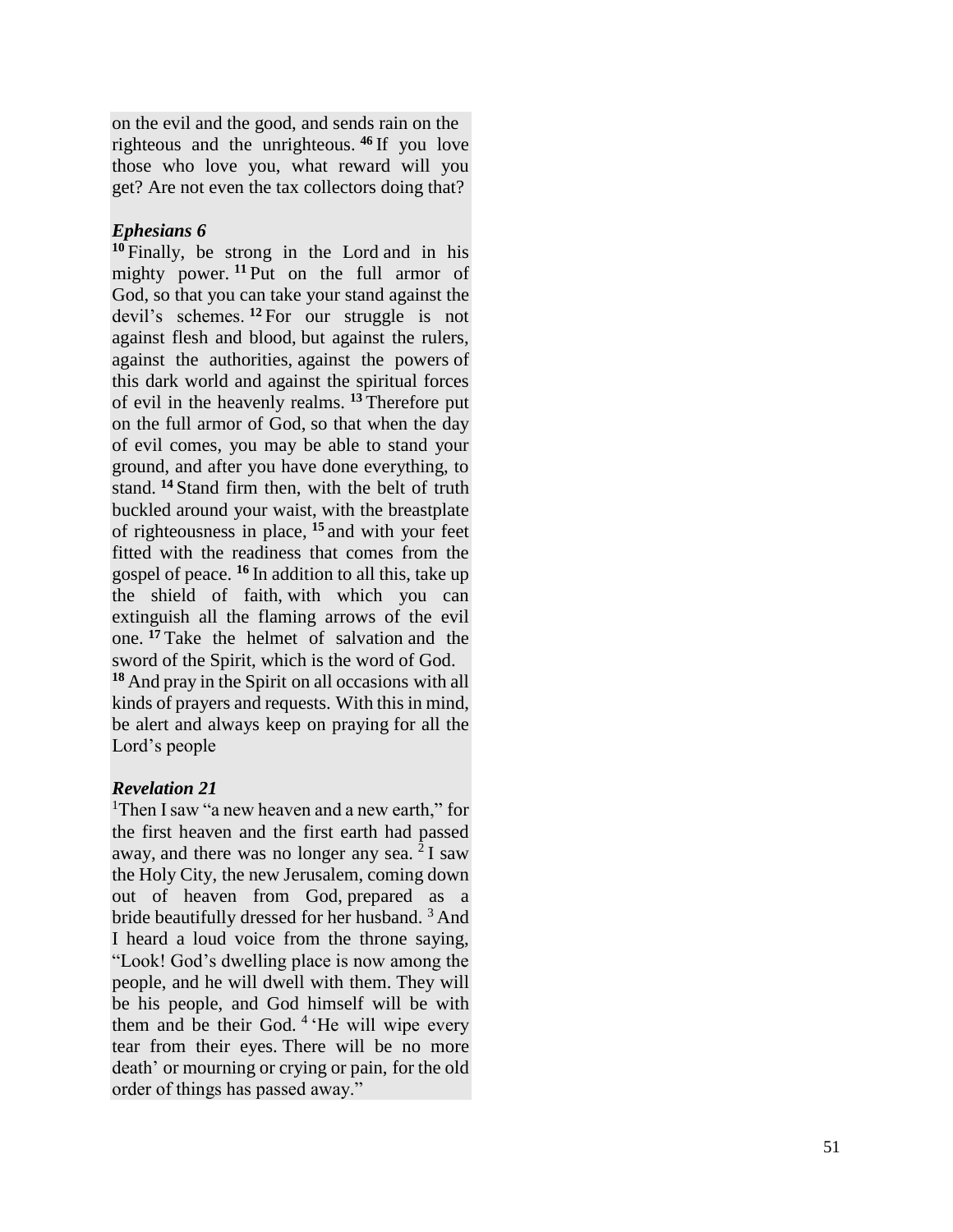## *III. Application*

God's Word becomes personal to us. Perhaps it is an encouragement, an instruction, or a new promise. Consider what God is speaking to you today. Take some time to ponder, maybe even wrestle, as you write. Here are some questions to get you started:

- What do I learn about God? (God the Father, Jesus, and/or the Holy Spirit)
- What do I learn about myself or others?
- How does this passage influence my perspective?
- What do I *do* from what I've learned?

## *IV. Prayer*

Take some time with the Lord. Seek Him, listen, and write a prayer based on what you've learned or anything else on your heart this week.

### *V. Weekend Sermon Notes*

Every week before Thursday's study, attend or watch the preceding weekend message. (This can be found online at *faithchapel.cc*.) Jot down notes, takeaways, observations, and questions.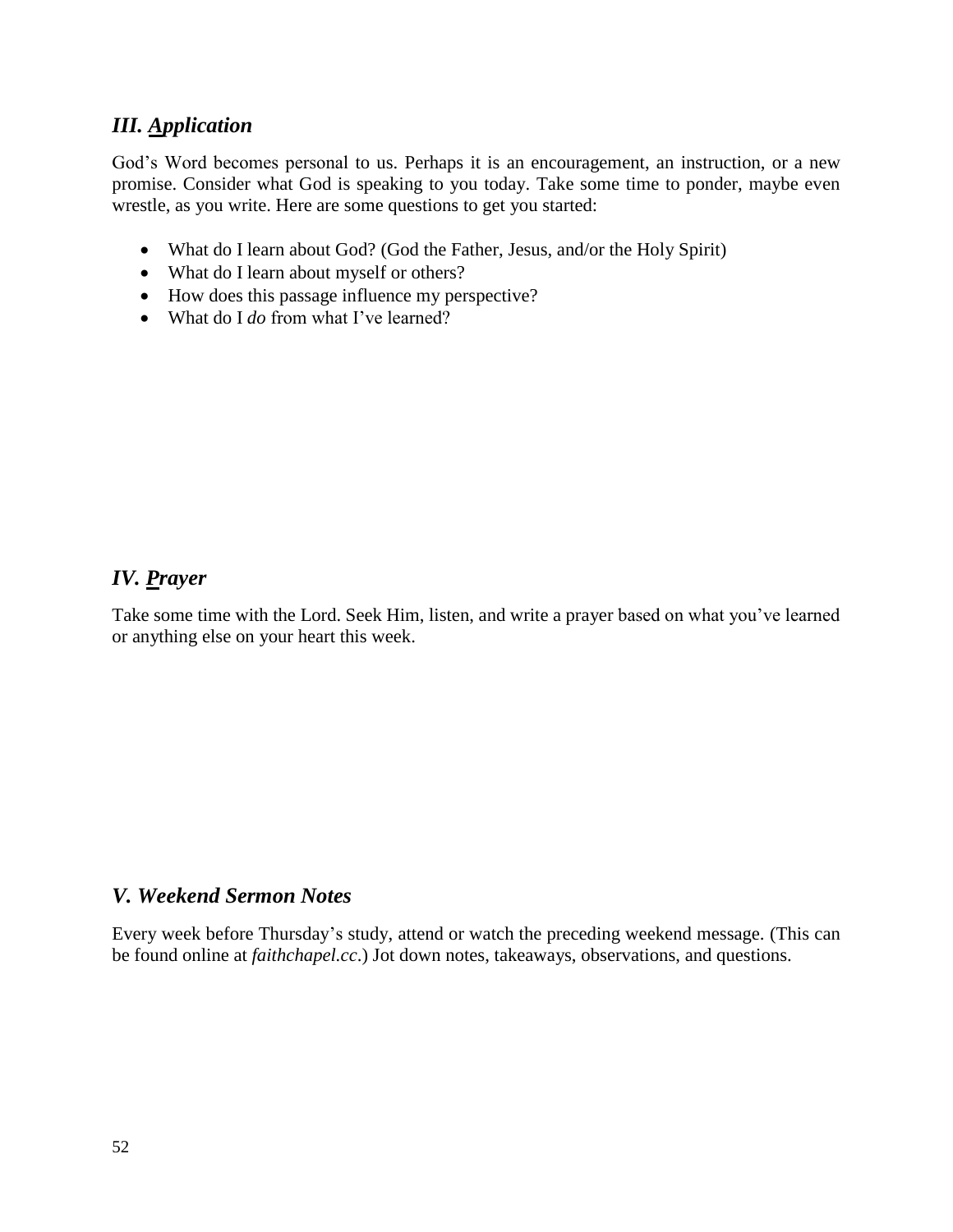

# *Empires, Kingdoms, and Realms Spiritual Realms ~ Lesson Fourteen*

We believe that God wants people to know Him, and to know who we are in Him. One of the best ways He does this is through the Bible. There are countless, effective ways to study Scripture. For this study, we will be using the SOAP method (**S**cripture, **O**bservation, **A**pplication, **P**rayer), learning how to explore the Word for ourselves. As part of the lesson, you will also watch Pastor Nate's message every week (in person or online) and take notes for your women's small group discussion.

This week we will follow the thread of spiritual realms throughout Scripture. We will observe how the material and spiritual world intersect, explore how seen and unseen forces impact life, and discover how to use the spiritual authority Jesus gave us.

# *I. Scripture*

Read through the entire passage (multiple times and different versions are often helpful). Ask the Lord to reveal Himself to you as you read and expect that He will answer.

*Key Verse ~* Choose and write down a verse that stands out to you and commit it to memory as your verse for the week.

## *II. Observation*

As you read through the entire passage, engage with the text and look for the common thread. Using a pen and highlighter, underline key words and important phrases. Look for repeated words or patterns. Journal your questions, observations and insights in the space on the right. (Whenever possible, it is important to consider cultural context when you read Scripture – who wrote it, to whom, when, where, why.)

### *2 Kings 6*

**<sup>15</sup>** When the servant of the man of God got up and went out early the next morning, an army with horses and chariots had surrounded the city. "Oh no, my lord! What shall we do?" the servant asked.

**<sup>16</sup>** "Don't be afraid," the prophet answered. "Those who are with us are more than those who are with them."

**<sup>17</sup>** And Elisha prayed, "Open his eyes, Lord, so that he may see." Then the Lord opened the servant's eyes, and he looked and saw the hills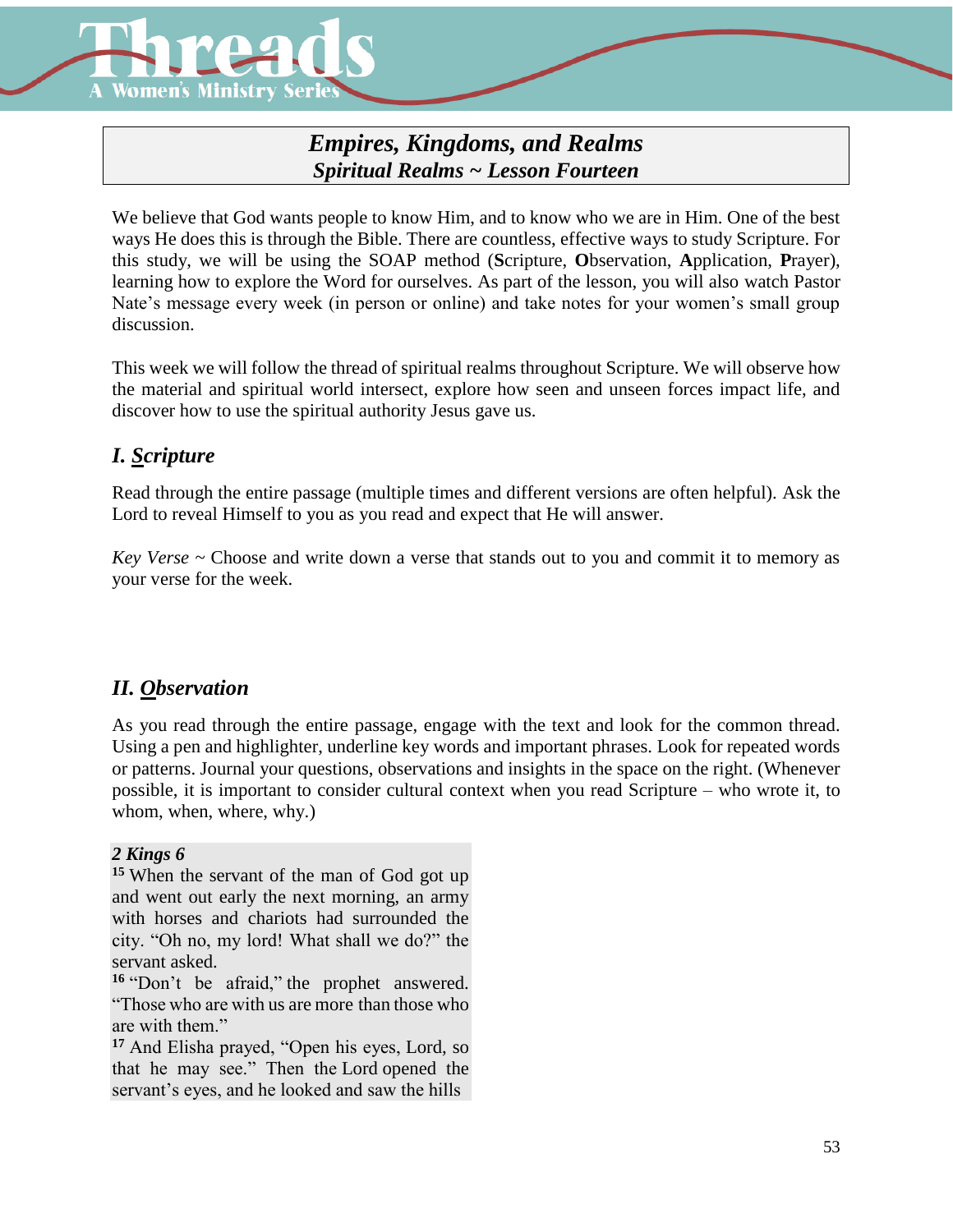full of horses and chariots of fire all around Elisha.**<sup>18</sup>** As the enemy came down toward him, Elisha prayed to the Lord, "Strike this army with blindness." So he struck them with blindness, as Elisha had asked.

### *Numbers 11*

**<sup>24</sup>** So Moses went out and told the people what the Lord had said. He brought together seventy of their elders and had them stand around the tent. **<sup>25</sup>** Then the Lord came down in the cloud and spoke with him, and he took some of the power of the Spirit that was on him and put it on the seventy elders. When the Spirit rested on them, they prophesied—but did not do so again.

**<sup>26</sup>** However, two men, whose names were Eldad and Medad, had remained in the camp. They were listed among the elders, but did not go out to the tent. Yet the Spirit also rested on them, and they prophesied in the camp. **<sup>27</sup>** A young man ran and told Moses, "Eldad and Medad are prophesying in the camp."

## *Joel 2*

"And afterward, I will pour out my Spirit on all people.

Your sons and daughters will prophesy, your old men will dream dreams, your young men will see visions.

**<sup>29</sup>** Even on my servants, both men and women, I will pour out my Spirit in those days. **<sup>30</sup>** I will show wonders in the heavens and on the earth, blood and fire and billows of smoke. **<sup>31</sup>** The sun will be turned to darkness and the moon to blood before the coming of the great and dreadful day of the Lord.

**<sup>32</sup>** And everyone who calls on the name of the Lord will be saved; for on Mount Zion and in Jerusalem there will be deliverance, as the Lord has said, even among the survivors whom the Lord calls.

## *John 8*

**<sup>42</sup>** Jesus said to them, "If God were your Father, you would love me, for I have come here from God. I have not come on my own; God sent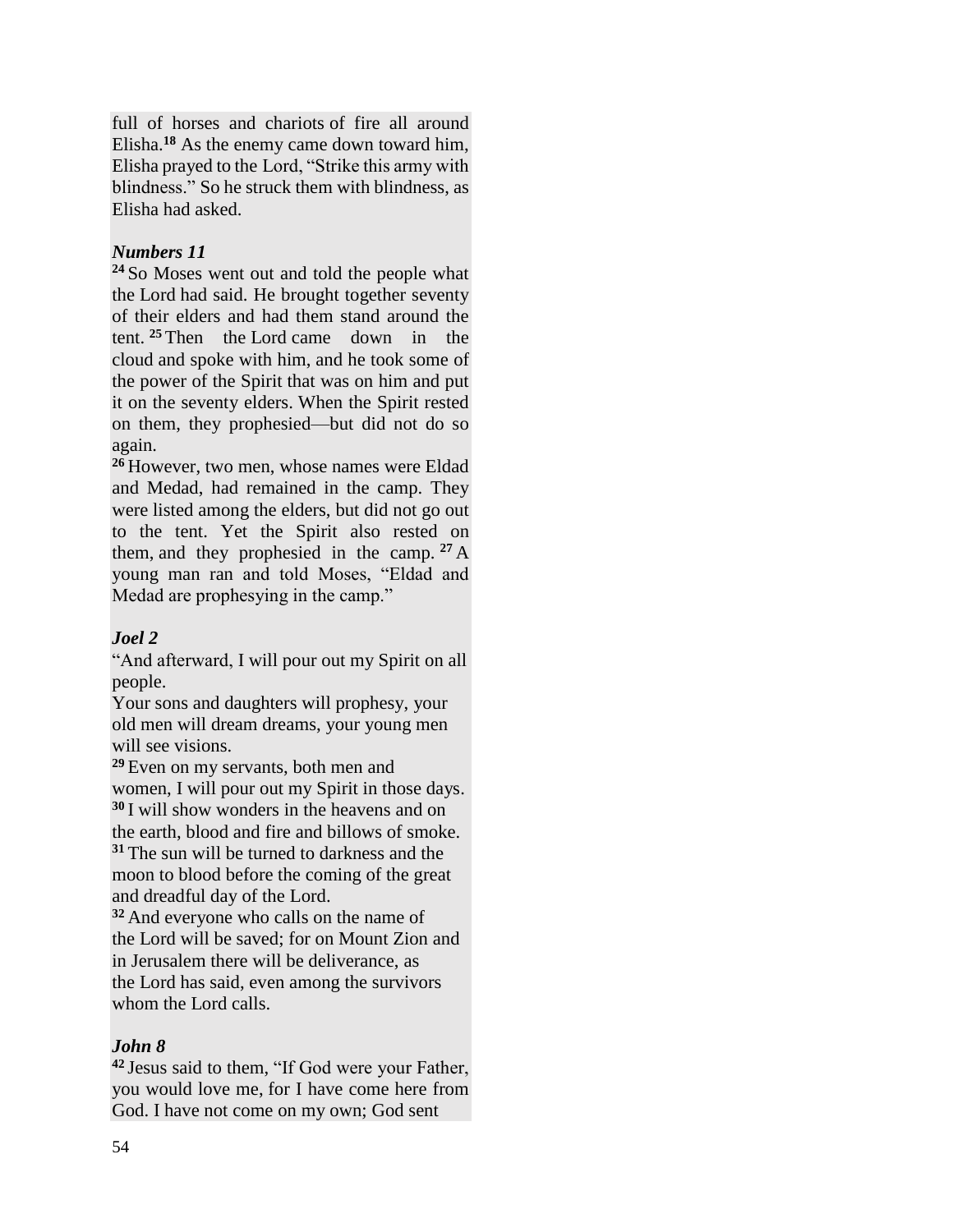me. **<sup>43</sup>** Why is my language not clear to you? Because you are unable to hear what I say. **<sup>44</sup>** You belong to your father, the devil, and you want to carry out your father's desires. He was a murderer from the beginning, not holding to the truth, for there is no truth in him. When he lies, he speaks his native language, for he is a liar and the father of lies. **<sup>45</sup>** Yet because I tell the truth, you do not believe me! **<sup>46</sup>** Can any of you prove me guilty of sin? If I am telling the truth, why don't you believe me? **<sup>47</sup>** Whoever belongs to God hears what God says. The reason you do not hear is that you do not belong to God."

### *2 Corinthians 10*

**<sup>3</sup>** For though we live in the world, we do not wage war as the world does. **<sup>4</sup>** The weapons we fight with are not the weapons of the world. On the contrary, they have divine power to demolish strongholds. **<sup>5</sup>** We demolish arguments and every pretension that sets itself up against the knowledge of God, and we take captive every thought to make it obedient to Christ.

### **Luke 10**

**<sup>17</sup>** The seventy-two returned with joy and said, "Lord, even the demons submit to us in your name."

**<sup>18</sup>** He replied, "I saw Satan fall like lightning from heaven. **<sup>19</sup>** I have given you authority to trample on snakes and scorpions and to overcome all the power of the enemy; nothing will harm you. **<sup>20</sup>** However, do not rejoice that the spirits submit to you, but rejoice that your names are written in heaven."

**<sup>21</sup>** At that time Jesus, full of joy through the Holy Spirit, said, "I praise you, Father, Lord of heaven and earth, because you have hidden these things from the wise and learned, and revealed them to little children. Yes, Father, for this is what you were pleased to do.

# *III. Application*

God's Word becomes personal to us. Perhaps it is an encouragement, an instruction, or a new promise. Consider what God is speaking to you today. Take some time to ponder, maybe even wrestle, as you write. Here are some questions to get you started: